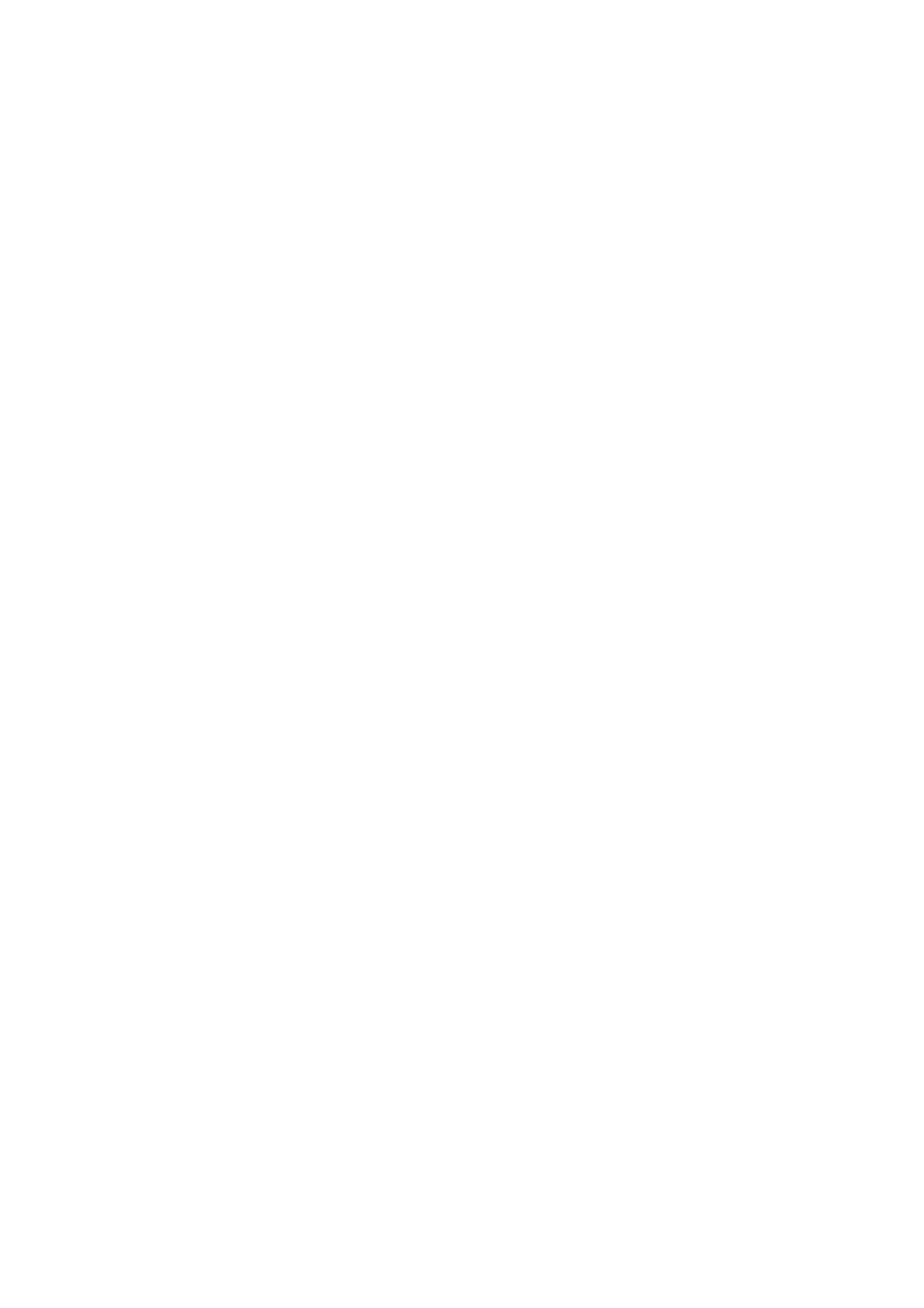# **ACETONITRILE**

# CAS No: 75-05-8

# EINECS No: 200-835-2

# **SUMMARY RISK ASSESSMENT REPORT**

 *2002* 

Spain

Rapporteur for the risk assessment of acetonitrile is the Spanish Ministry of Health (DGSP-SGSA) in consultation with the Ministry of Labour (INSHT), Ministry of Environment and Ministry of Agriculture, Fisheries and Food (INIA).

Contact person:

Covadonga Caballo Diéguez Subdirección General de Sanidad Ambiental Ministerio de Sanidad y Consumo Paseo del Prado 18-20 28014 Madrid (España)

Working Group:

Jose Luis Tadeo Lluch Jose Vicente Tarazona Lafarga Ministerio de Agricultura, Pesca y Alimentación. INIA Carretera de La Coruña Km 7 28040 Madrid (España)

Ester Martin de Dios Instituto Nacional de Seguridad e Higiene en el Trabajo Calle Torrelaguna, 73 28027 Madrid (España)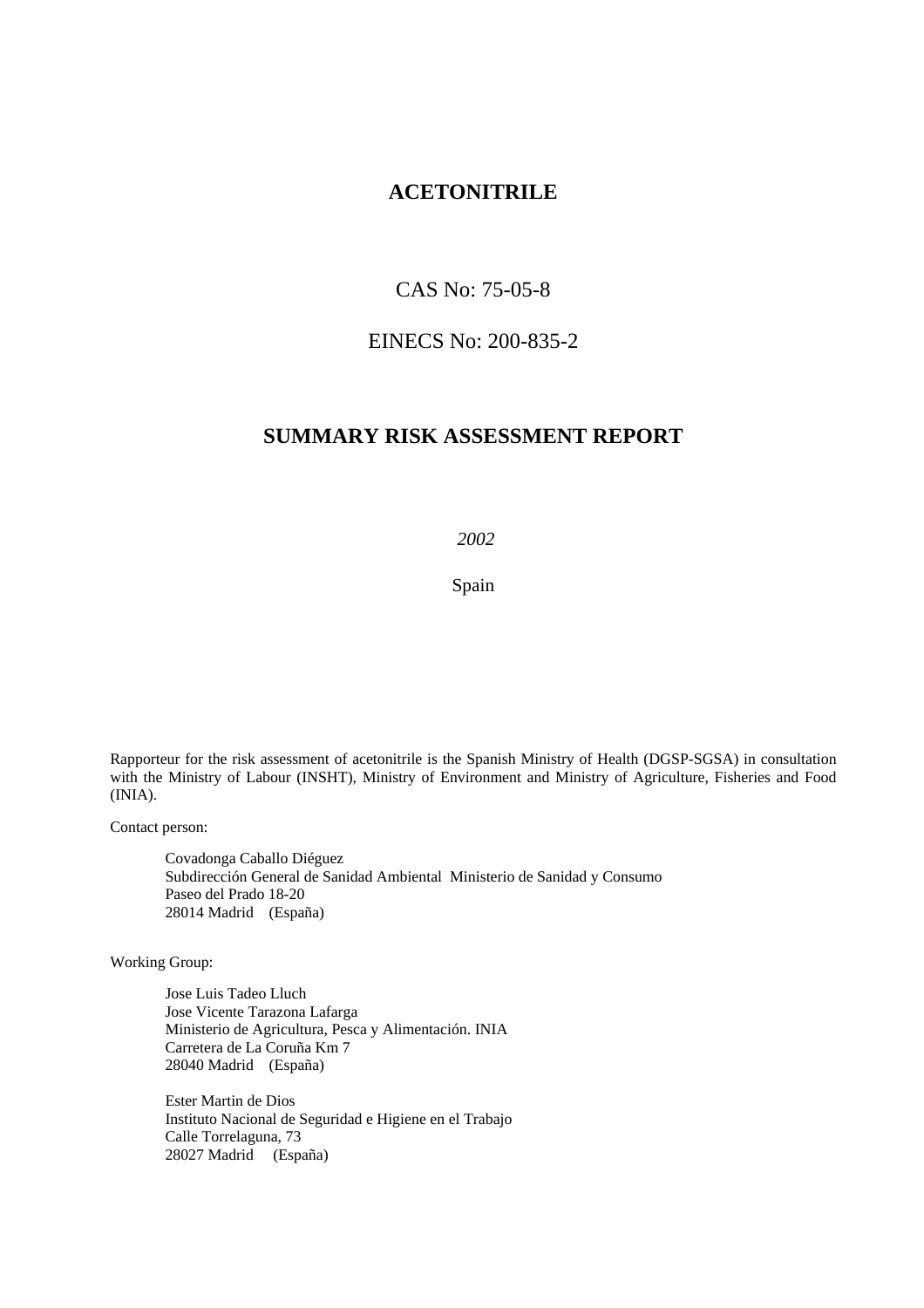| Date of Last Literature Search:                            | 1998 |
|------------------------------------------------------------|------|
| <b>Review of report by MS Technical Experts finalised:</b> | 1999 |
| <b>Final report:</b>                                       | 2002 |

**© European Communities, 2002**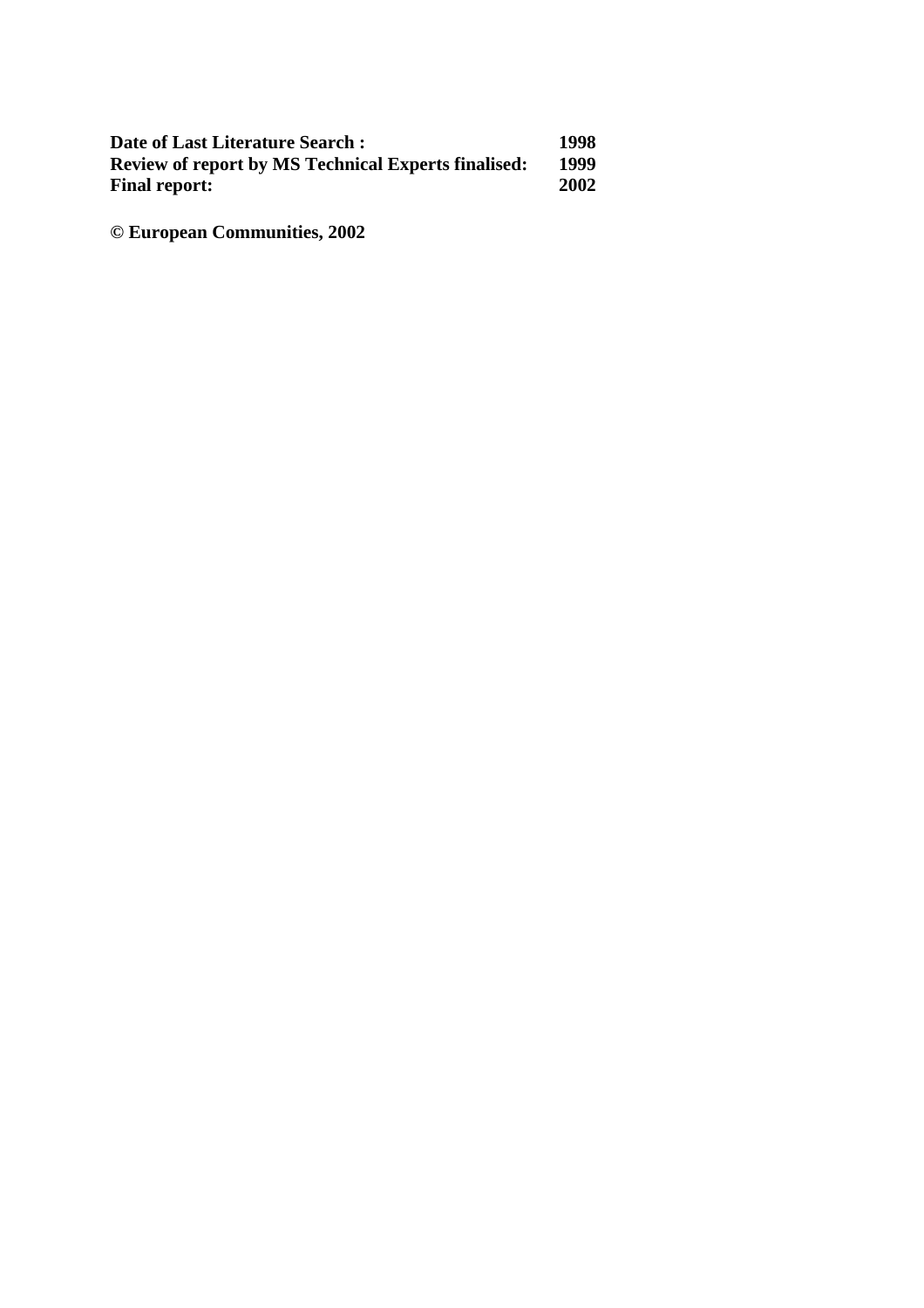# **PREFACE**

This report provides a summary, with conclusions, of the risk assessment report of the substance acetonitrile that has been prepared by Spain in the context of Council Regulation (EEC) No. 793/93 on the evaluation and control of existing substances.

For detailed information on the risk assessment principles and procedures followed, the underlying data and the literature references the reader is referred to the original risk assessment report that can be obtained from the European Chemicals Bureau<sup>1</sup>. The present summary report should preferably not be used for citation purposes.

 $\overline{a}$ 

<span id="page-4-0"></span><sup>1</sup> European Chemicals Bureau – Existing Chemicals – http://ecb.jrc.it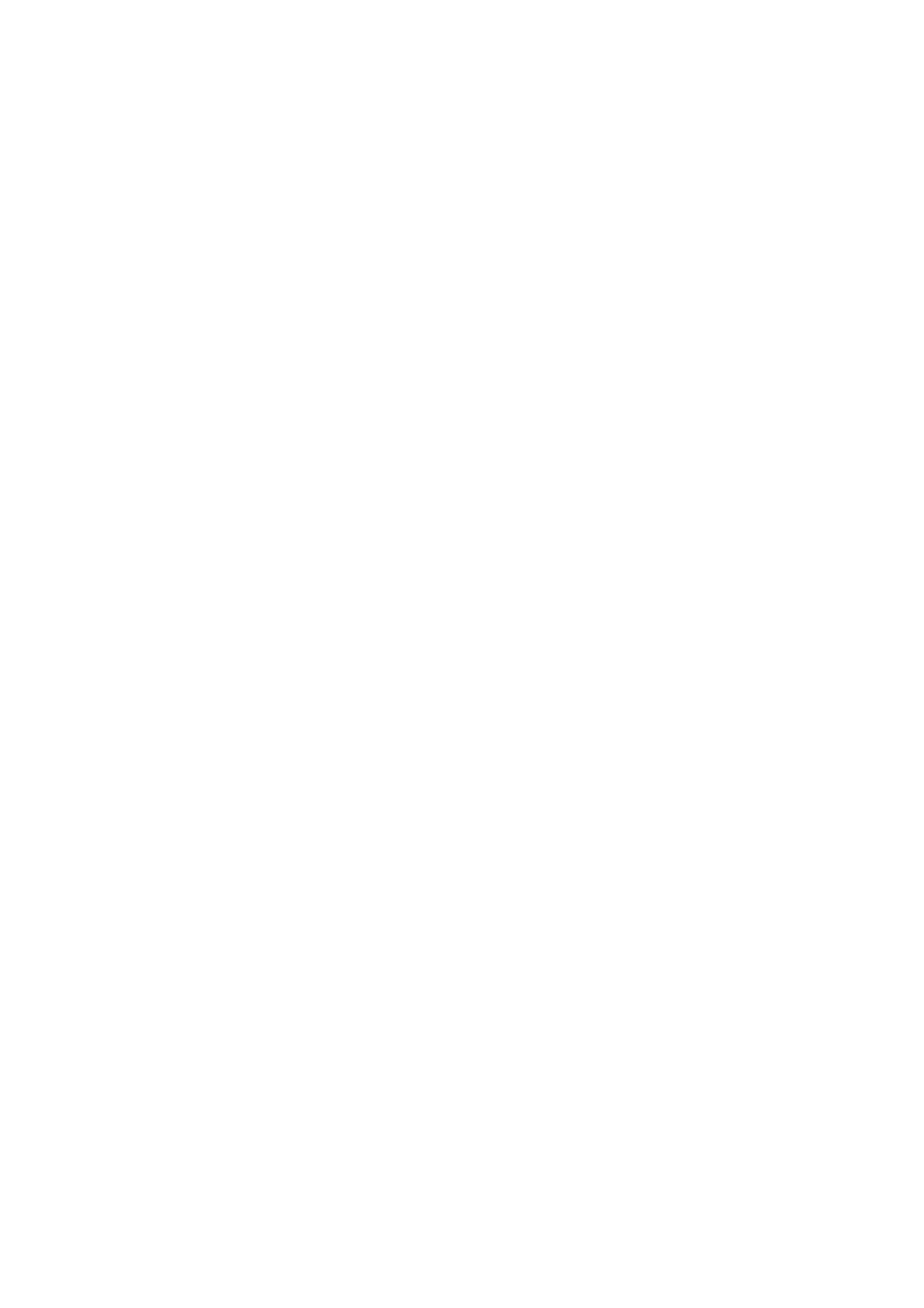# **CONTENTS**

| $\mathbf{1}$ |     |       | 3                   |
|--------------|-----|-------|---------------------|
|              |     |       | 3                   |
|              |     |       | 3                   |
|              | 1.3 |       | 3                   |
|              |     |       | $\overline{4}$      |
| 2            |     |       | 5                   |
| 3            |     |       | 6                   |
|              |     |       | 6                   |
|              |     |       | 6                   |
|              | 3.2 |       |                     |
|              |     |       | 6<br>6              |
|              |     |       |                     |
|              |     |       | 6<br>$\overline{7}$ |
|              |     |       | $\overline{7}$      |
|              |     |       | 8                   |
|              |     | 3.2.3 | 8                   |
|              |     |       | 8                   |
|              |     |       |                     |
|              | 3.3 |       | 9                   |
|              |     | 3.3.1 | 9                   |
|              |     |       | 10                  |
|              |     | 3.3.3 | 11                  |
|              |     |       | 12                  |
|              |     |       |                     |
|              |     |       | 13                  |
|              |     |       |                     |
|              |     |       | 13                  |
|              |     |       | 13                  |
|              |     |       | 13                  |
|              |     |       | 14                  |
|              |     |       | 14                  |
|              |     | 4.1.2 | 14                  |
|              |     |       | 16                  |
|              |     |       | 16                  |
|              |     |       | 16                  |
|              |     |       | 16                  |
|              |     |       | 17                  |
|              |     |       |                     |
| 5            |     |       | 18                  |
|              |     |       | 18                  |
|              |     |       | 18                  |
|              |     |       | 18                  |
|              |     |       | 19                  |
|              |     |       | 19                  |
|              |     |       |                     |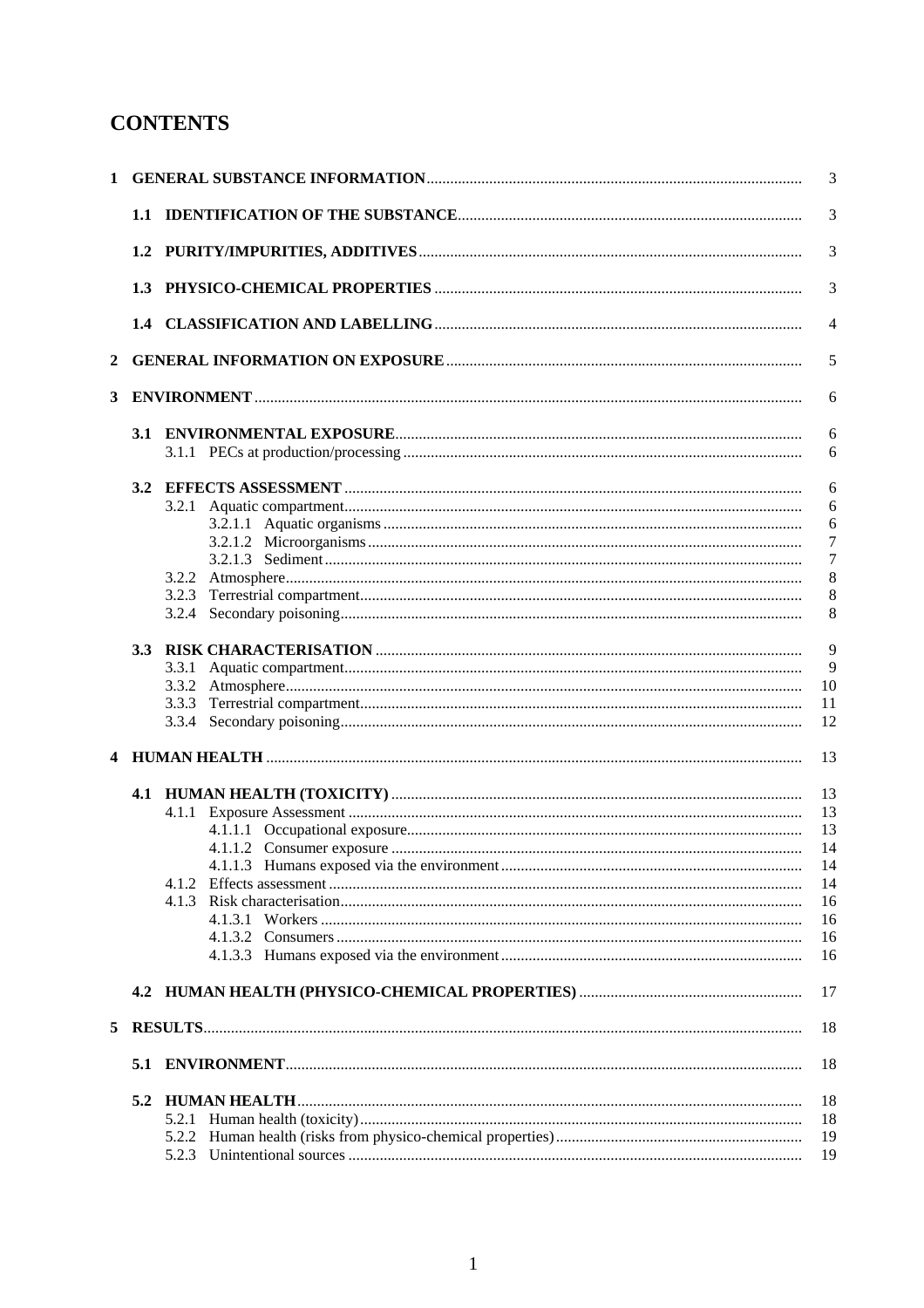# **TABLES**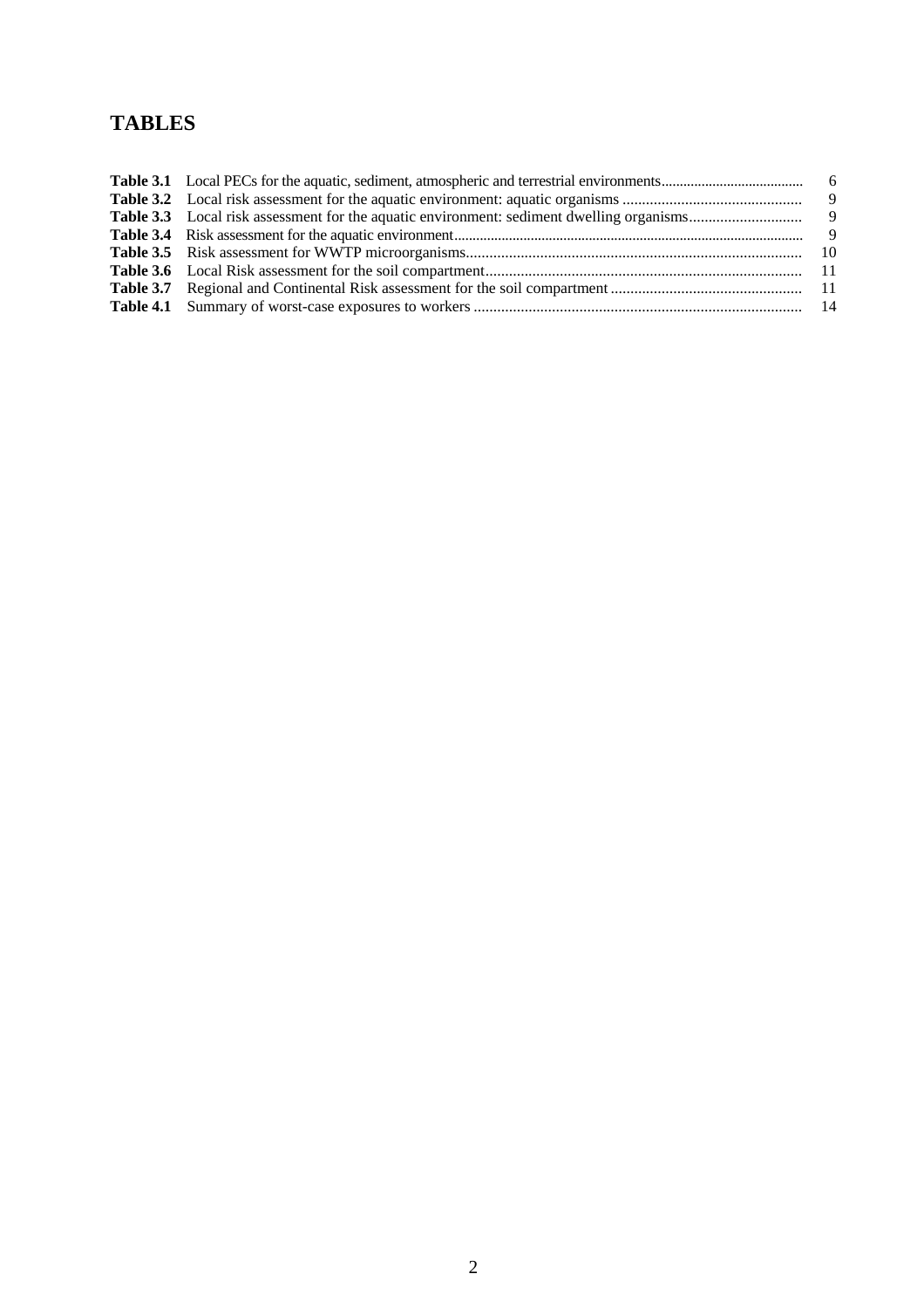# <span id="page-8-0"></span>**1 GENERAL SUBSTANCE INFORMATION**

# **1.1 IDENTIFICATION OF THE SUBSTANCE**

| CAS Number:           | $75-05-8$                                                                         |
|-----------------------|-----------------------------------------------------------------------------------|
| <b>EINECS Number:</b> | 200-835-2                                                                         |
| <b>IUPAC Name:</b>    | acetonitrile                                                                      |
| Synonyms:             | cyanomethane, ethanenitrile, ethyl nitrile, methanecarbonitrile<br>methyl cyanide |
|                       |                                                                                   |

Structural formula:

 $H_3 C - C \equiv N$ 

Molecular formula:  $C_2 H_3 N$ <br>Molecular weight: 41.05 Molecular weight:

# **1.2 PURITY/IMPURITIES, ADDITIVES**

Degree of purity:  $\geq 99.5$  %

Identity and percentage of impurities:

- Propionitrile  $(0.02\%)$
- Water, distilled, conductivity or of similar purity  $(0.01\%)$

# **1.3 PHYSICO-CHEMICAL PROPERTIES**

| Physical state (ntp):  | Colourless liquid                                                                                                              |
|------------------------|--------------------------------------------------------------------------------------------------------------------------------|
| Melting point:         | $-45.7$ °C                                                                                                                     |
| Boiling point:         | 81.6°C at 1,013.25 hPa                                                                                                         |
| Relative density:      | $0.786$ at $20^{\circ}$ C                                                                                                      |
| Vapour pressure:       | 98.64 hPa at 25°C                                                                                                              |
| Water solubility:      | 139,000 mg/l in saturated solution                                                                                             |
| Partition coefficient  | $-0.34$                                                                                                                        |
| (log n-octanol/water): |                                                                                                                                |
| Flash point:           | 5-5.6 $\rm{^{\circ}C}$ (open cup), 12.8 $\rm{^{\circ}C}$ (closed cup)                                                          |
| Autoflammability:      | $524$ °C                                                                                                                       |
| Flammability:          | highly flammable, with a lower flammability limit of 4.4% in<br>volume and an upper flammability limit of 16% in volume        |
| Explosive properties:  | Forms explosive mixtures with air. The lower explosive limit is<br>3.05% in volume and the upper explosive limit 17% in volume |
| Surface tension:       | 29.04 dynes/cm at $20^{\circ}$ C                                                                                               |
| Dissociation constant: | $pKa = 29.1$                                                                                                                   |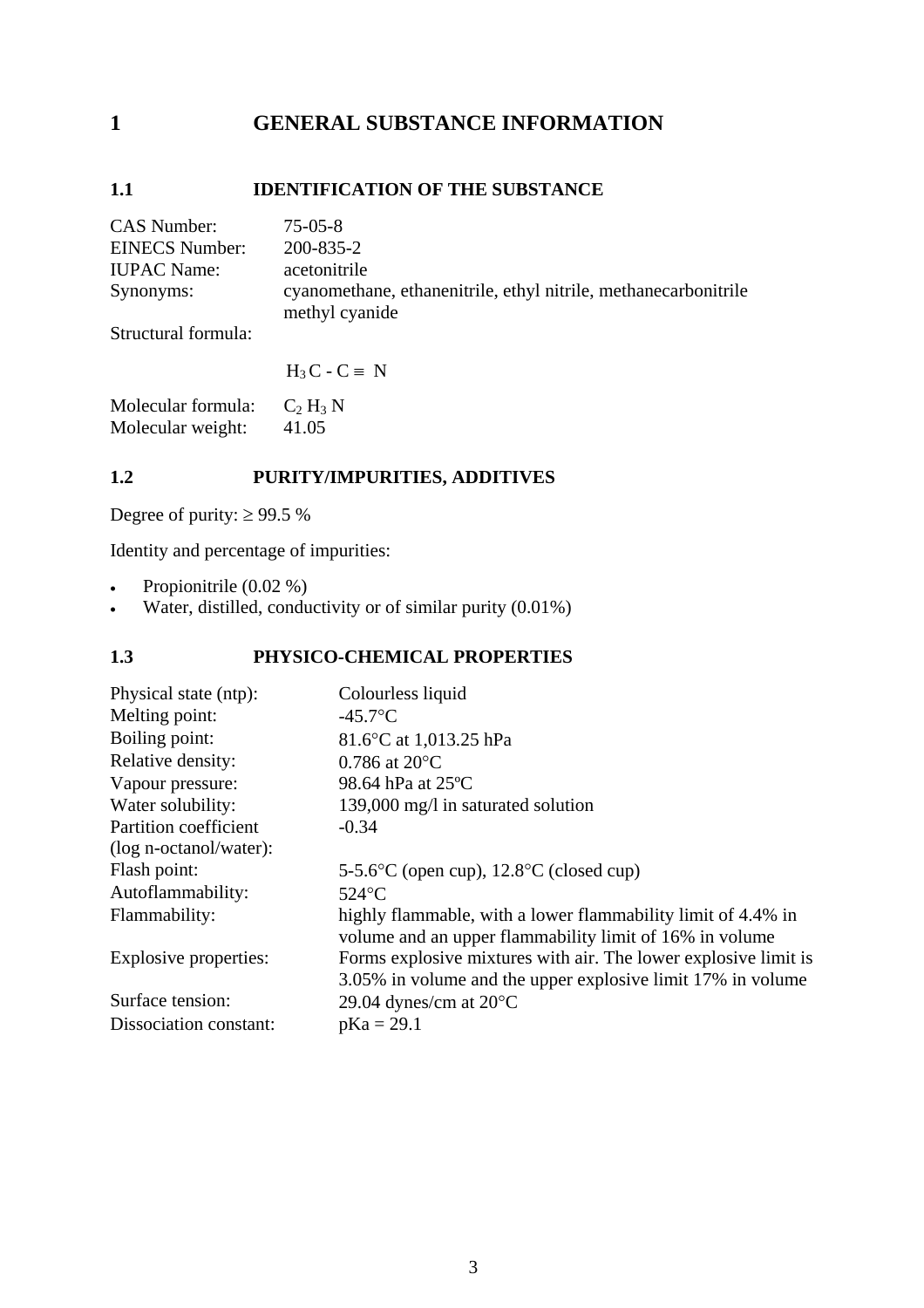$\overline{a}$ 

#### <span id="page-9-0"></span>**1.4 CLASSIFICATION AND LABELLING**

Classification and labelling according to the  $28<sup>th</sup>$  ATP of Directive 67/548/EEC<sup>2</sup>:

| Classification: | F: R11<br>Xn; R20/21/22                             | Highly flammable.<br>Harmful by inhalation, in contact with skin and<br>if swallowed. |
|-----------------|-----------------------------------------------------|---------------------------------------------------------------------------------------|
|                 | Xi; R36                                             | Irritating to eyes.                                                                   |
| Labelling:      | F: Xn<br>R: $11-20/21/22-36$<br>S: $(1/2-)16-36/37$ |                                                                                       |

According to the data mentioned below and to the criteria of Classification and Labelling, acetonitrile has not been classified as dangerous to the environment.

<span id="page-9-1"></span><sup>&</sup>lt;sup>2</sup> The classification of the substance is established by Commission Directive 2001/59/EC of 6 August 2001 adapting to the technical progress for the  $28<sup>th</sup>$  time Council Directive 67/548/EEC on the approximation of the laws, regulations and administrative provisions relating to the classification, packaging and labelling of dangerous substances (OJ L 225, 21.8.2001, p.1).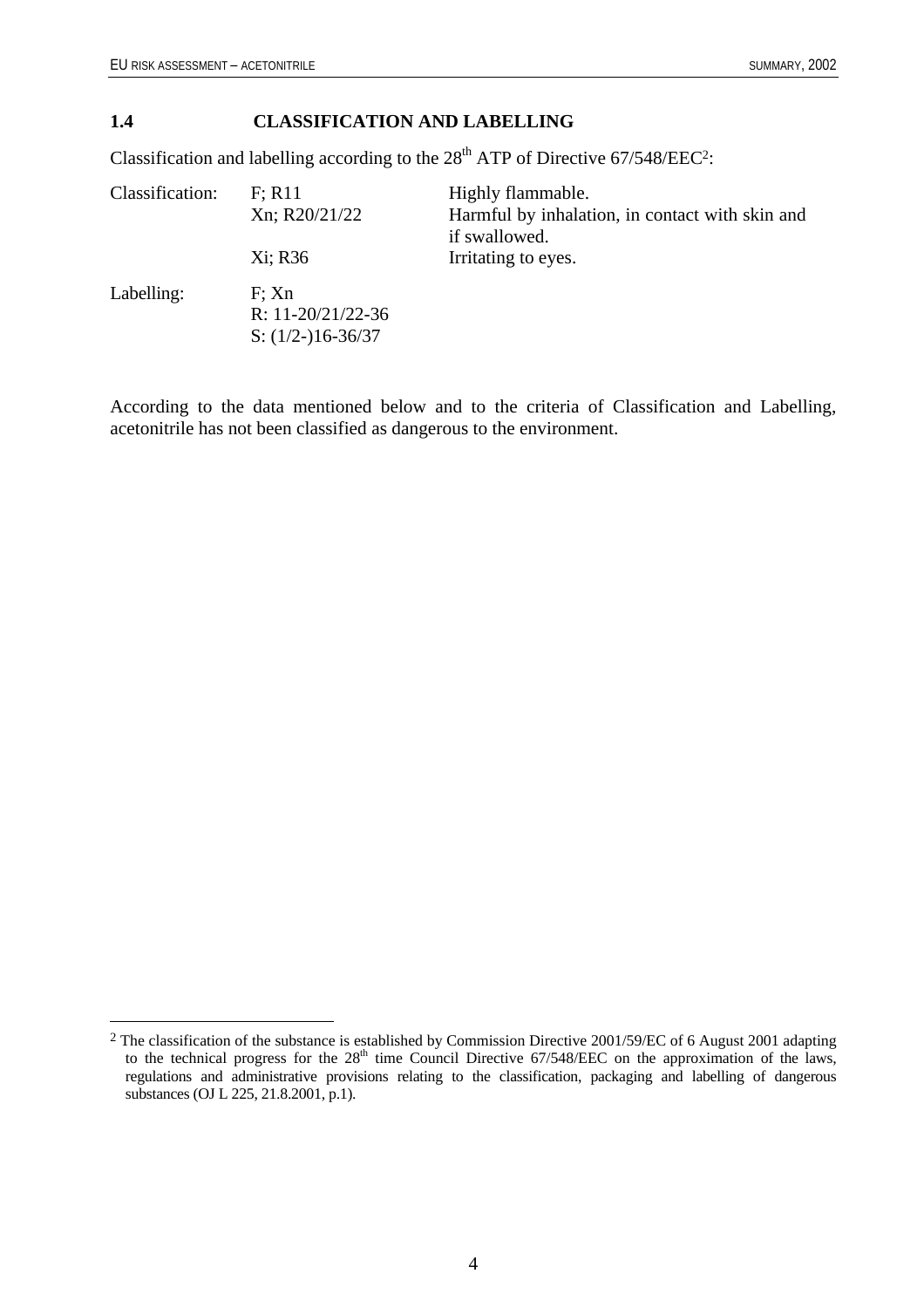# <span id="page-10-0"></span>**2 GENERAL INFORMATION ON EXPOSURE**

Acetonitrile is mainly obtained as a by-product of acrylonitrile synthesis, by a method known as the SOHIO (Standard Oil Company of Ohio) process, which involves a high temperature catalytic reaction between propylene and ammonia and produces crude acrylonitrile containing acetonitrile, hydrogen cyanide and carbon oxides as the main impurities. Acetonitrile is obtained from the reaction product, after cooling, by fractional distillation.

The compound is produced in the EU by two companies in two European countries and one company imports this product from outside.

Acetonitrile is used as a starting material for the synthesis of many chemicals, pharmaceutical compounds and pesticides and in the manufacturing of photographic film. It is also used as a solvent in various extraction processes like butadiene extraction, dissolution of cationic textile dyes, recrystallization of steroids, extraction of fatty acids from animal and vegetable oils and removal of tars, phenols and colouring matter from petroleum hydrocarbons. Acetonitrile is widely used in research and analytical laboratories. It is used as a solvent for genetic engineering research and in the analytical determination of a great number of chemicals by high performance liquid chromatography (HPLC). In addition, it is used as an inert medium in physico-chemical investigations and as a solvent in non-aqueous titrations.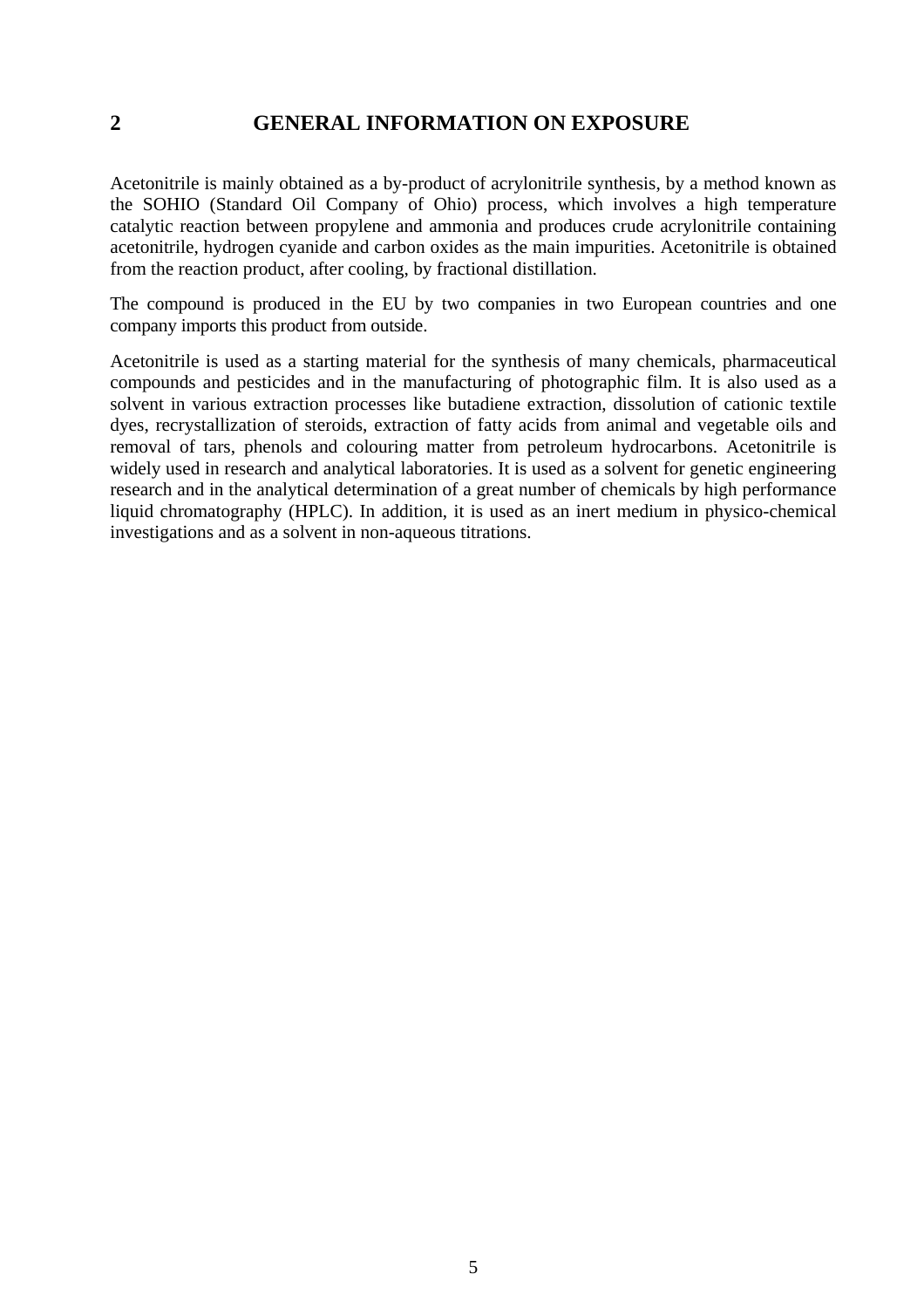# <span id="page-11-0"></span>**3 ENVIRONMENT**

## **3.1 ENVIRONMENTAL EXPOSURE**

Sources of acetonitrile release to the environment can be anthropogenic or natural. Acetonitrile occurs in coal tar in small amounts, has been detected in volcanic gases and quantified in emissions from the combustion of wood and other biomass. Acetonitrile is also released during its manufacture and use, from some industrial operations like shale oil retorting and coal gasification and from combustion processes in gas turbines, ignition engines and automobile exhaust. General characteristics of acetonitrile relevant for exposure assessment are: an estimated atmospheric halflife of about a year, ready biodegradability for local scenarios and inherent biodegradability for regional/continental scenarios, a Henry's Law constant of 2.91 Pa m<sup>3</sup> mole<sup>-1</sup> and a bioconcentration factor of 0.3 l/kg.

For the environmental exposure assessment of acetonitrile both site-specific and generic emission scenarios are used for calculating the Predicted Environmental Concentrations (PECs) in the different compartments.

### **3.1.1 PECs at production/processing**

Local PECs are summarised in the following table.

| <b>Process</b>             | PEClocal, water | PEC <sub>local, sed</sub> | PEClocal, air           | PEClocal, soil |
|----------------------------|-----------------|---------------------------|-------------------------|----------------|
|                            | $\mu$ g/l       | µg/kg                     | $\mu$ g/ m <sup>3</sup> | mg/kgwwt       |
| Production of acetonitrile | 307             | 287                       | 59                      | 0.0647         |
| Pharmaceutical industry    | 16,000          | 14,900                    | 57.5                    | 2.56           |
| <b>Butadiene</b>           | 164             | 153                       | 7.48                    | 0.0281         |
| Other uses                 | 307             | 287                       | 0.56                    | 0.0491         |
| Lab. Chem.                 | 307             | 287                       | 1.4                     | 0.0493         |

**Table 3.1** Local PECs for the aquatic, sediment, atmospheric and terrestrial environments

## **3.2 EFFECTS ASSESSMENT**

#### **3.2.1 Aquatic compartment**

## **3.2.1.1 Aquatic organisms**

The provided information includes a set of data on the acute toxicity of acetonitrile for aquatic organisms. The validable information includes two fish species, several species of aquatic invertebrates from different taxonomic groups including Arthropoda, Platyhelminthes, Mollusca and Annelida, and toxicity threshold based on the first detectable inhibition of cell multiplication for the green alga *Scenedesmus quadricauda* and the blue-green algae *Microcystis aeruginosa*. Additional information, useful as supporting information, regarding the acute toxicity of acetonitrile on four additional fish species is also available.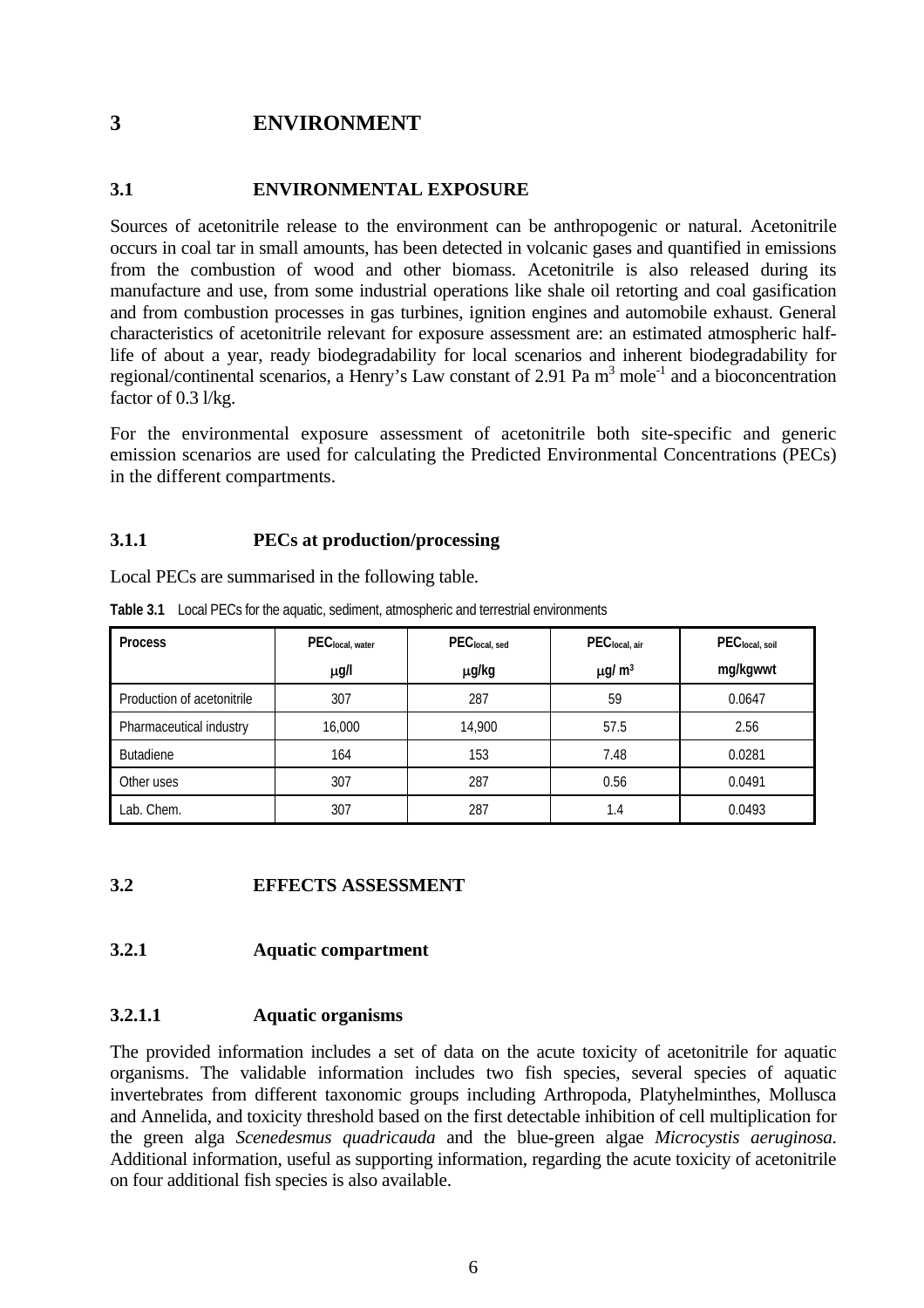<span id="page-12-0"></span>There are not data on the chronic toxicity of acetonitrile for aquatic organisms. In addition, the information provided for the inhibition of alga growth does not include NOEC calculations or enough data for these estimations. Thus, the effect assessment focuses exclusively on acute toxicity data.

The lowest  $L(E)C_{50}$  figure is the 48-h  $LC_{50}$  on *Cyprinus carpio*, 730 mg/l. The TTs for algae are in the same range. Therefore, it seems appropriate in this assessment to consider 730 mg/l as the lowest end of the acute toxicity range for aquatic organisms. This range covers three taxonomic groups, fish, invertebrates and algae, and taking into account the lack of chronic figures, the recommendations of the Technical Guidance Document (TGD) suggest the application of the factor 1,000 to the lowest end of the acute toxicity range (730 mg/l), obtaining a PNEC for aquatic organisms of 0.73 mg/l.

 $PNEC_{aquatic organisms} =$  lowest end acute toxicity range/1,000=0.73 mg/l

The data set only includes freshwater species. Therefore, in absence of data on saltwater species the above PNEC can be used for both, freshwater and marine environments, while data on marine species are produced.

# **3.2.1.2 Microorganisms**

The toxicity data of acetonitrile on microorganisms includes effects on consortiums of bacteria like aerobic heterotrophs and methanogens, *Nitrosomonas* sp., *Pseudomona putida,* and several protozoa.

The recommendations of the TGD suggest the application of the factor 10 to the  $EC_{50}$  and 1 to the NOEC if the test has been performed with nitrifying bacteria and a factor 100 for the  $EC_{50}$ obtained using respiration inhibition or similar endpoints.

However, the amount of information available for acetonitrile is clearly higher than that usually available, covering most significant bacterial population and several protozoan species. Nitrifying bacteria seems to be particularly sensitive under laboratory conditions, considering all the available information, the weight of evidence justifies using a factor of 1 on the  $IC_{50}$  of 73 mg/l reported for nitrifying bacteria. The value obtained in this way for the most sensitive test on nitrifying bacteria, 73 mg/l, agrees with the application of the factor 100 to the inhibition of oxygen uptake by aerobic heterotrophs, which produces a figure of 75 mg/l, and with the derivation expected from the *Pseudomona* data. Thus a PNEC<sub>microorganisms</sub> of 73 mg/l is proposed in this assessment.

 $PNEC<sub>microorganisms</sub> = 73 mg/l$ 

This value is more than 10 times lower than the lowest toxicity threshold reported for protozoa and therefore it is considered appropriate to cover the potential effects on this taxonomic group. Nevertheless, as additional precaution measure, and additional assessment following strictly the TGD recommendations will be included in the risk characterisation.

# **3.2.1.3 Sediment**

The available data set includes a single data on the effect of acetonitrile on the sediment organism *Hyalella azteca*, but for waterborne exposure. The  $EC_{50}$  obtained for this organism is similar to that reported for other aquatic invertebrates suggesting that the first assumption of the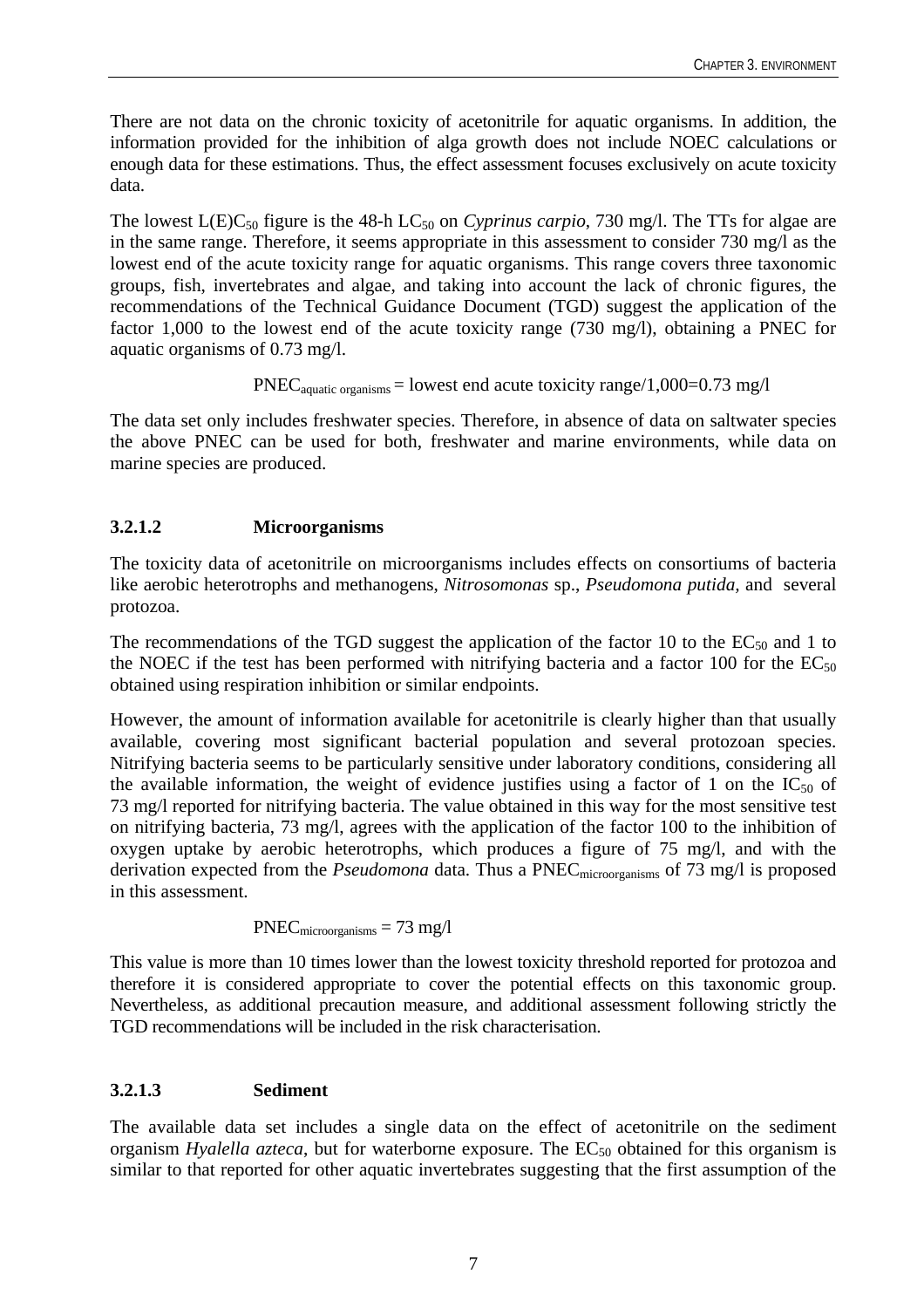<span id="page-13-0"></span>partitioning method presented by the TGD can be accepted. In addition, the very low Pow of acetonitrile, indicates that the use of water phase as the single via for uptake is also adequate. Thus, the PNEC may provisionally be calculated using the equilibrium partitioning method with the PNEC for aquatic organisms.

 $PNEC_{sed} = (K_{(sed-water)}/RHO_{sed}) \cdot PNEC_{aquatic organisms} \cdot 1,000$ 

The value estimated with the EUSES program is:

 $PNEC_{sed} = 0.55$  mg/kg.

## **3.2.2 Atmosphere**

There are not data available for this assessment.

#### **3.2.3 Terrestrial compartment**

No toxicity data on soil dwelling organisms have been submitted. Thus, the PNEC may provisionally be calculated using the equilibrium partitioning method with the PNEC for aquatic organisms.

$$
PNEC_{soil} = (K_{(soil, water)}/RHO_{soil}) \cdot PNEC_{aquatic organisms} \cdot 1000
$$

The value estimated with the EUSES program is:

 $PNEC_{sed}= 0.176$  mg/kg.

## **3.2.4 Secondary poisoning**

According to the TGD, the risk characterisation for secondary poisoning is required if three specific criteria are fulfilled.

These criteria can be summarised as:

- Indirect exposure likely,
- Indication of bioaccumulation potential,
- Mammalian toxicity risk.

Acetonitrile is toxic for mammalian species but its low potential for bioaccumulation indicates that secondary poisonings are of low concern.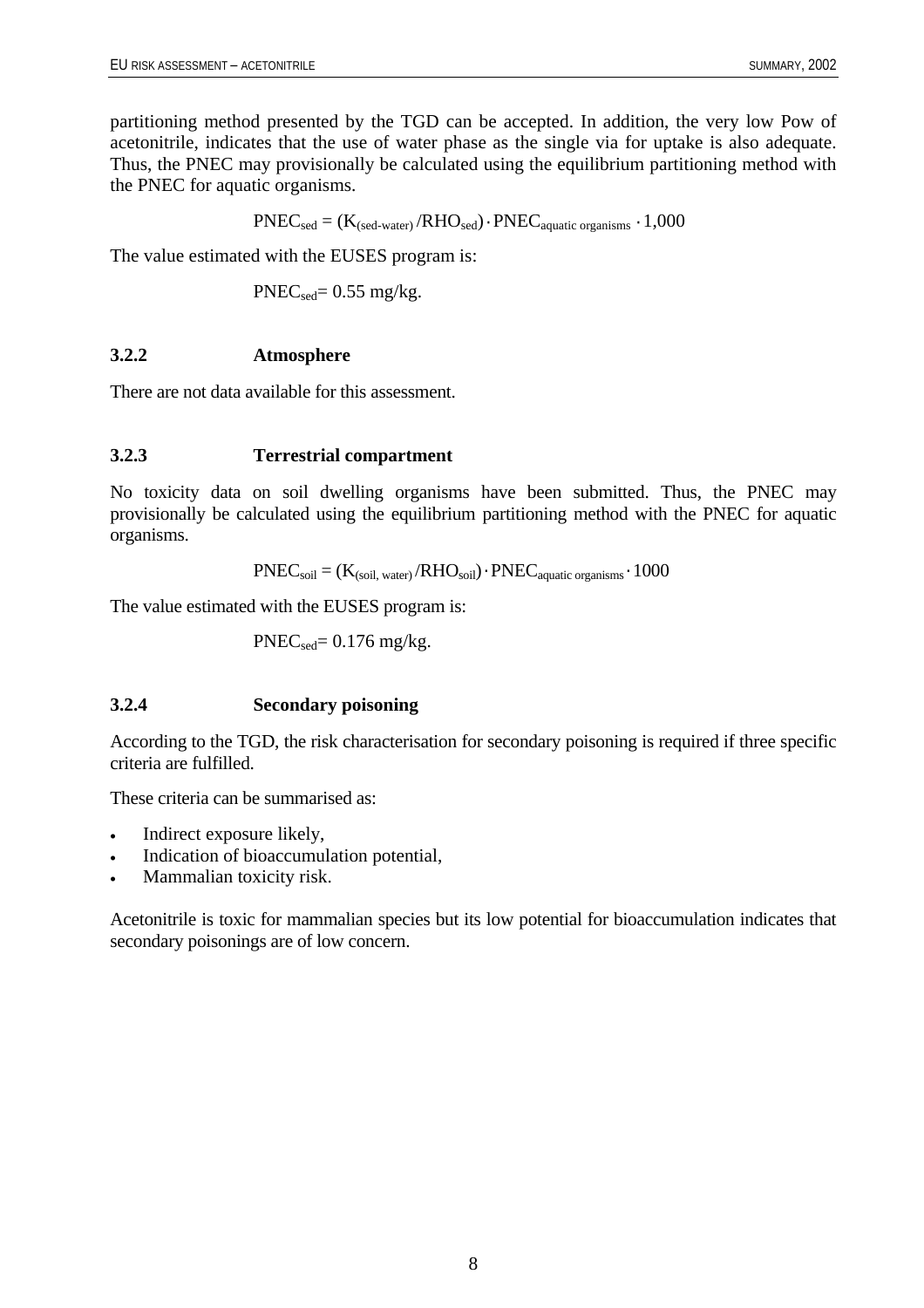# <span id="page-14-0"></span>**3.3 RISK CHARACTERISATION**

## **3.3.1 Aquatic compartment**

The potential local risks for aquatic (water column) organisms related to the different phases of the life cycle of acetonitrile included in this assessment has been summarised in **Table 3.2.**

| <b>Process</b>             | $PEC_{local} (\mu g/l)$ | $PNEC(\mu g/l)$ | <b>PEC/PNEC</b> |
|----------------------------|-------------------------|-----------------|-----------------|
| Production of acetonitrile | 307                     | 730             | 0.42            |
| Pharmaceutical Industry    | 16,000                  | 730             | 21.9            |
| Butadiene production       | 164                     | 730             | 0.22            |
| Other uses                 | 307                     | 730             | 0.42            |
| Lab. Chem.                 | 307                     | 730             | 0.42            |

**Table 3.2** Local risk assessment for the aquatic environment: aquatic organisms

In all cases, for both water and sediments, PEC/PNEC ratios are below 1, except for its use as a solvent in the pharmaceutical industry. A similar situation is observed for the local risk characterisation for sediment dwelling organisms (**Table 3.3**), using the PNEC value derived from the toxicity for aquatic organisms according to the equilibrium partitioning method.

**Table 3.3** Local risk assessment for the aquatic environment: sediment dwelling organisms

| <b>Process</b>             | PEClocal(sed) (µg/kg) | PNEC $(\mu g/kg)$ | <b>PEC/PNEC</b> |
|----------------------------|-----------------------|-------------------|-----------------|
| Production of acetonitrile | 287                   | 550               | 0.52            |
| Pharmaceutical industry    | 14,900                | 550               | 27.1            |
| <b>Butadiene</b>           | 153                   | 550               | 0.28            |
| Other uses                 | 287                   | 550               | 0.52            |
| Lab. Chem.                 | 287                   | 550               | 0.52            |

The values for the regional and continental assessment are included in **Table 3.4**.

**Table 3.4** Risk assessment for the aquatic environment

| <b>Surface Water</b> | PEC <sub>sw</sub> (µg/l)   | $PNEC(\mu g/l)$   | <b>PEC/PNEC</b> |
|----------------------|----------------------------|-------------------|-----------------|
| Regional             | 2.41                       | 730               | 0.003           |
| Continental          | 0.45                       | 730               | 0.0006          |
|                      |                            |                   |                 |
| Sediment             | PEC <sub>sed</sub> (µg/kg) | PNEC $(\mu g/kg)$ | <b>PEC/PNEC</b> |
| Regional             | 1.77                       | 550               | 0.003           |

Regional and continental risks are estimated to be very low.

The exposure assessment uses the default dilution value of 10 and the effect assessment only has information on the toxicity of acetonitrile for freshwater species. In absence of specific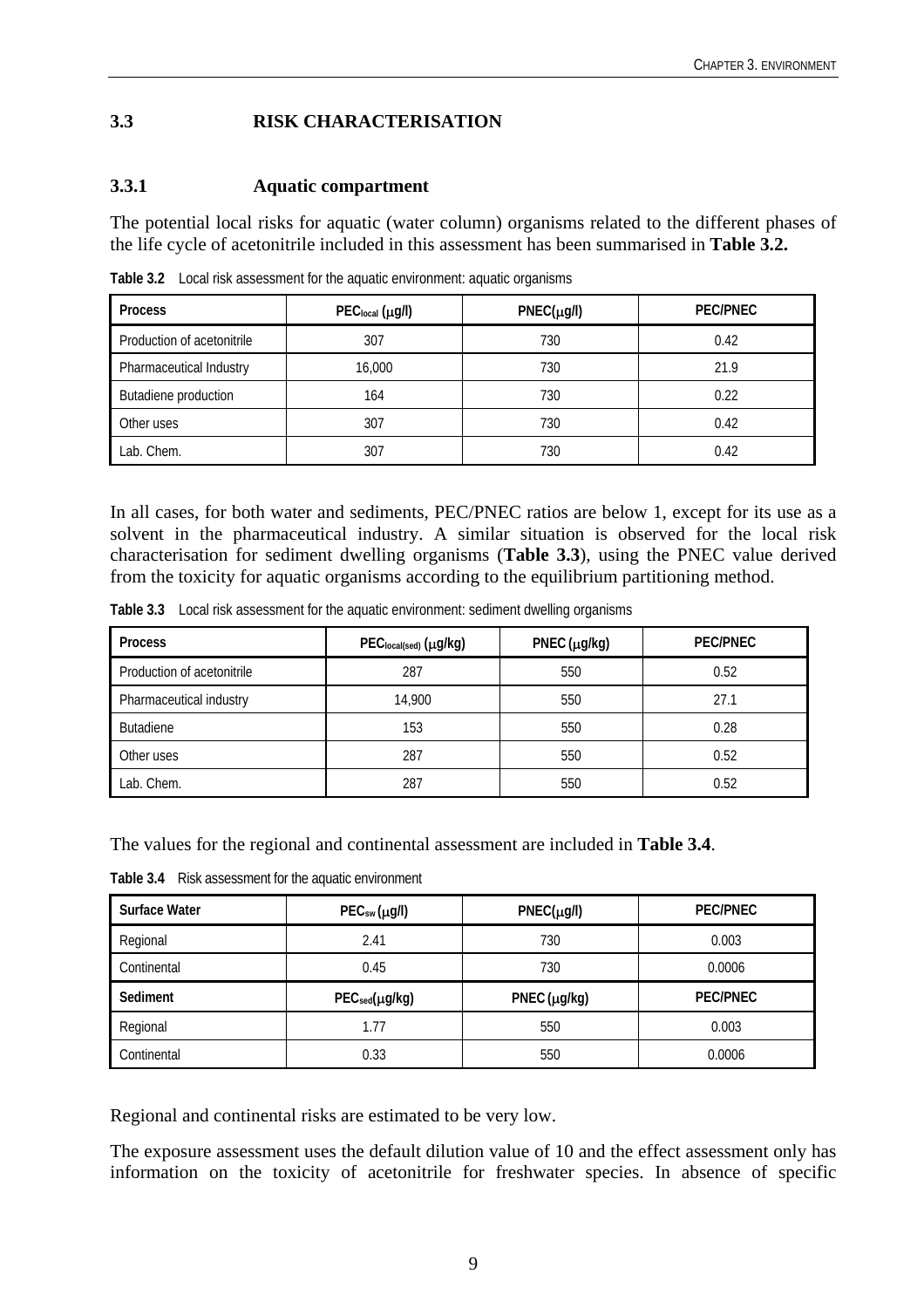<span id="page-15-0"></span>information for the marine environment, this assessment is considered to cover both, freshwater and saltwater ecosystems.

Therefore, it should be considered that for the aquatic compartment, including sediment, the risk characterisation indicates that the present risk of acetonitrile for the aquatic environment is not of concern, except for its use as a solvent in the pharmaceutical industry.

The risk assessment for WWTP is summarized in **Table 3.5**.

**Table 3.5** Risk assessment for WWTP microorganisms

| Assessment                                                 | PEC (mg/l)   | PNEC (mg/l) | <b>PEC/PNEC</b> |
|------------------------------------------------------------|--------------|-------------|-----------------|
| Effluent Concentration<br>Inflow Concentration             | 160<br>1,300 | 73<br>73    | 2.19<br>17.8    |
| Solvent in the pharmaceutical industry                     |              |             |                 |
| <b>Effluent Concentration</b><br>Production and other uses | 3.07         | 73          | 0.04            |
| Inflow Concentration<br>Production and other uses          | 30           | 73          | 0.41            |

A potential risk for the use of acetonitrile as solvent in the pharmaceutical industry has been identified. The PEC/PNEC values for all other uses are lower than 1 suggesting a very low risk.

The use of a more conservative approach, following strictly the TGD recommendations (applying and additional factor of 10 for the PNEC derivation), would produce a PNEC value of 7.3 mg/l and a PEC/PNEC ratio of 0.4 (for the effluent concentration as recommended by the TGD), and therefore, the same conclusion of low risk for the production and all uses except as solvent in the pharmaceutical industry, is reached even for this conservative PNEC.

## Result

For the aquatic compartment, including water, sediments and biological processes of WWTP:

**Conclusion (ii)** There is at present no need for further information and/or testing and no need for risk reduction measures beyond those which are being applied already.

This conclusion applies to local risks for production and processing in butadiene production, use as a laboratory chemical, use in the photographic industry and other uses included in the risk assessment except its use in pharmaceutical industries. It also applies to the regional and continental risks related to the acetonitrile life cycle.

**Conclusion (iii)** There is a need for limiting the risk; risk reduction measures which are already being applied shall be taken into account.

This conclusion applies to the use of acetonitrile as a solvent in the pharmaceutical industry.

# **3.3.2 Atmosphere**

No information has been provided for a proper risk assessment for the atmosphere.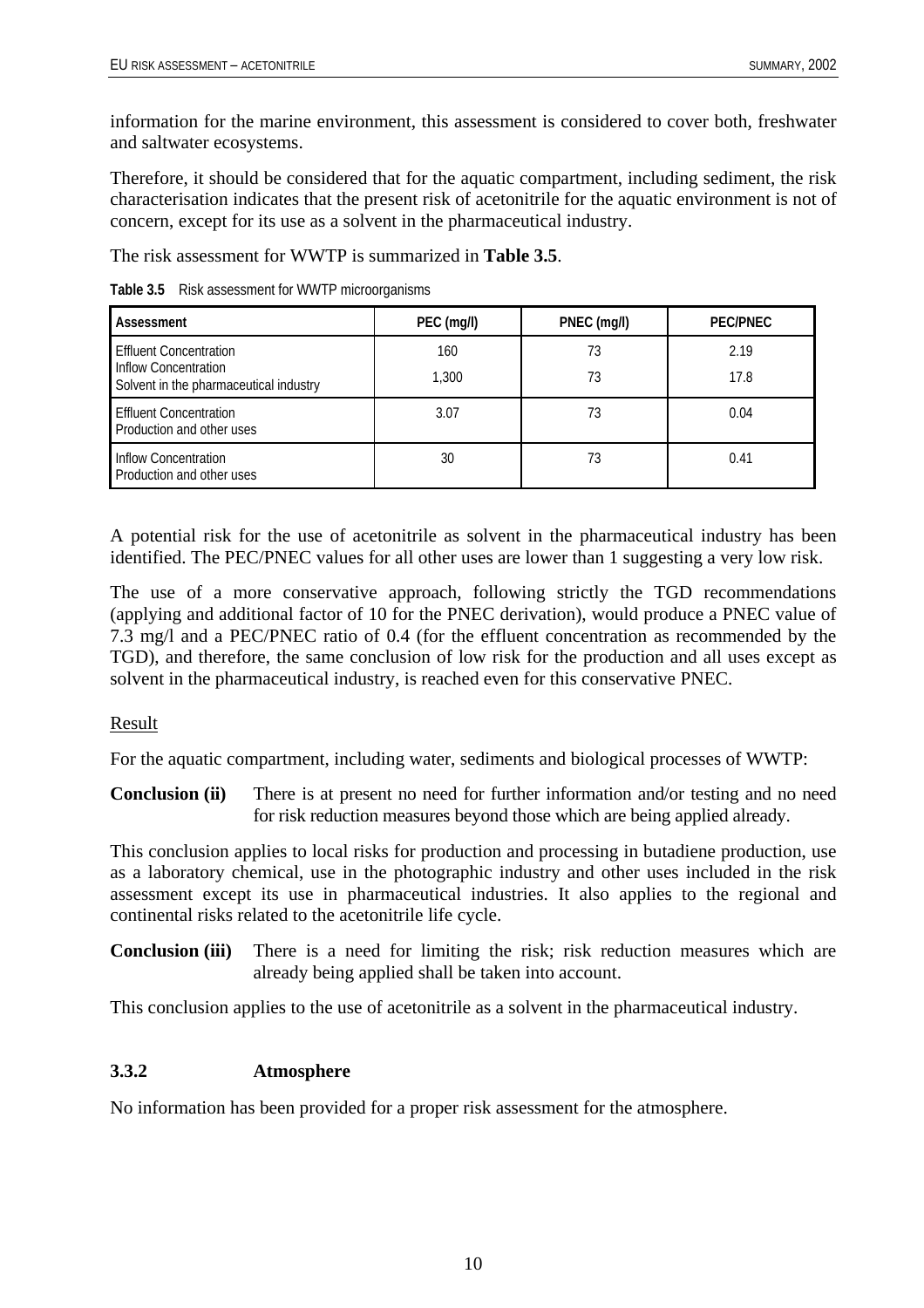# <span id="page-16-0"></span>**3.3.3 Terrestrial compartment**

No information on the toxicity of acetonitrile for terrestrial organisms has been provided, therefore the effect assessment has been estimated using the equilibrium partitioning method. The risk characterisation for the local assessment is included in **Table 3.6**.

|                  | PEC (mg/kgwwt)<br>averaged over 30 days | PNEC (mg/kgwwt) | <b>PEC/PNEC</b> |
|------------------|-----------------------------------------|-----------------|-----------------|
| Production       | 0.0647                                  | 0.176           | 0.36            |
| Pharma. Industry | 2.56                                    | 0.176           | 14.5            |
| <b>Butadiene</b> | 0.0281                                  | 0.176           | 0.16            |
| Other uses       | 0.0491                                  | 0.176           | 0.28            |
| Lab. Chem.       | 0.0493                                  | 0.176           | 0.28            |

**Table 3.6** Local Risk assessment for the soil compartment

A potential risk has been identified for the use of acetonitrile as solvent in the pharmaceutical industry. All other PEC/PNEC ratios are lower than 1 suggesting a low local risk for soil organisms.

Regional and continental PECs have been calculated according to the TGD giving the following values: PEC<sub>agric, soil, regional</sub> =  $0.124 \mu$ g/kgwwt and PEC<sub>agric, soil, continental</sub> =  $0.06 \mu$ g / kgwwt. The risk assessment is included in **Table 3.7**.

**Table 3.7** Regional and Continental Risk assessment for the soil compartment

|             | PEC (mg/kgwwt) | PNEC (mg/kgwwt) | PEC/PNEC |  |
|-------------|----------------|-----------------|----------|--|
| Regional    | 0.00012        | 0.176           | 0.00068  |  |
| Continental | 0.00006        | 0.176           | 0.00034  |  |

These ratios are low enough to consider that the risk for terrestrial organisms at the regional and continental level is of low concern.

#### Result

For the terrestrial environment:

**Conclusion (ii)** There is at present no need for further information and/or testing and no need for risk reduction measures beyond those which are being applied already.

This conclusion applies to local risks for production and processing in butadiene production, use as a laboratory chemical, use in the photographic industry and other uses included in the risk assessment except its use in pharmaceutical industries. It also applies to the regional and continental risks related to the acetonitrile life cycle.

**Conclusion (iii)** There is a need for limiting the risk; risk reduction measures which are already being applied shall be taken into account.

This conclusion applies to the use of acetonitrile as a solvent in the pharmaceutical industry.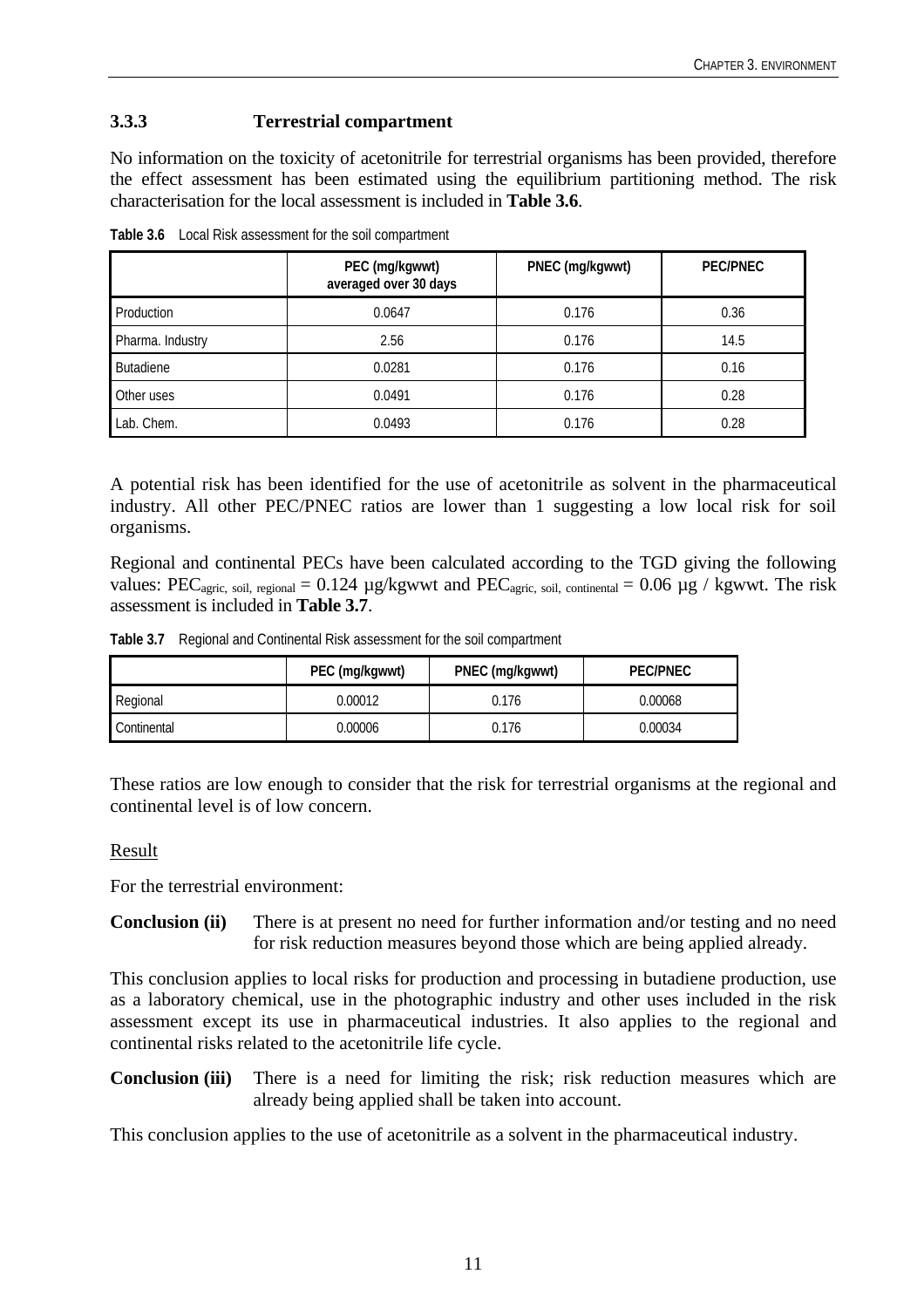# <span id="page-17-0"></span>**3.3.4 Secondary poisoning**

The low potential of acetonitrile for bioaccumulation indicates that secondary poisonings are of low concern.

Result

**Conclusion (ii**) There is at present no need for further information and/or testing and no need for risk reduction measures beyond those which are being applied already.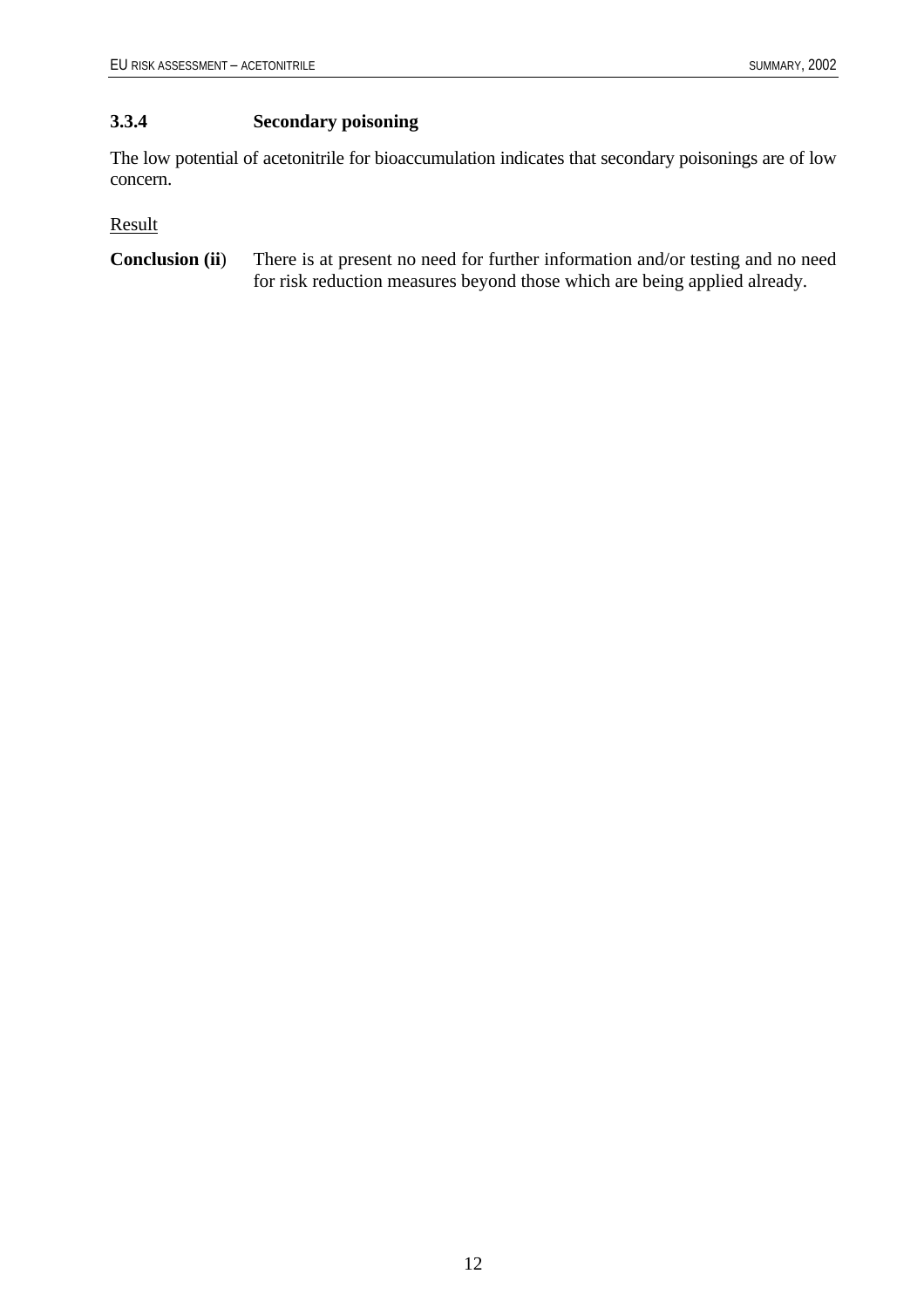# <span id="page-18-0"></span>**4 HUMAN HEALTH**

# **4.1 HUMAN HEALTH (TOXICITY)**

# **4.1.1 Exposure Assessment**

# **4.1.1.1 Occupational exposure**

Acetonitrile is mainly obtained as a by-product of acrylonitrile manufacture in a closed system, therefore, exposure is only possible during maintenance, repair of equipment, transferring or sampling. The available data indicate that, in the worst case, an inhalation exposure level of 0.1 ppm can be obtained. Dermal exposure is estimated by EASE as 84 mg/day assuming an exposed area of  $840 \text{ cm}^2$  (both hands) and incidental contact.

Acetonitrile is mainly used as a solvent or chemical intermediate in chemical industry and pharmaceutical manufacturing processes or in the manufacture of photographic film. All these processes involve closed systems. Exposure is expected in special tasks such as sampling, maintenance or filling activities. The reasonable worst-case exposure level is estimated to be 7.3 ppm based on measured data.

Dermal exposure is estimated using the same approach that in the manufacturing section  $(84 \text{ mg/day})$  assuming an exposed area of  $840 \text{ cm}^2$  (both hands) and incidental contact.

There are some companies that purify or distribute acetonitrile. For these companies an intermittent contact level is assumed for filling operations. Dermal exposure is estimated to be  $420 \text{ mg/considering that an area of } 420 \text{ cm}^2 \text{ can be exposed.}$ 

Acetonitrile is mainly used in laboratories as a mobile phase in HPLC. Exposures around 7.3 ppm have been reported. Skin contact is only likely when the mobile phase is prepared before entering the instrument. Dermal exposure is estimated by EASE as 42 mg/day assuming an exposed area of  $420 \text{ cm}^2$  and incidental contact.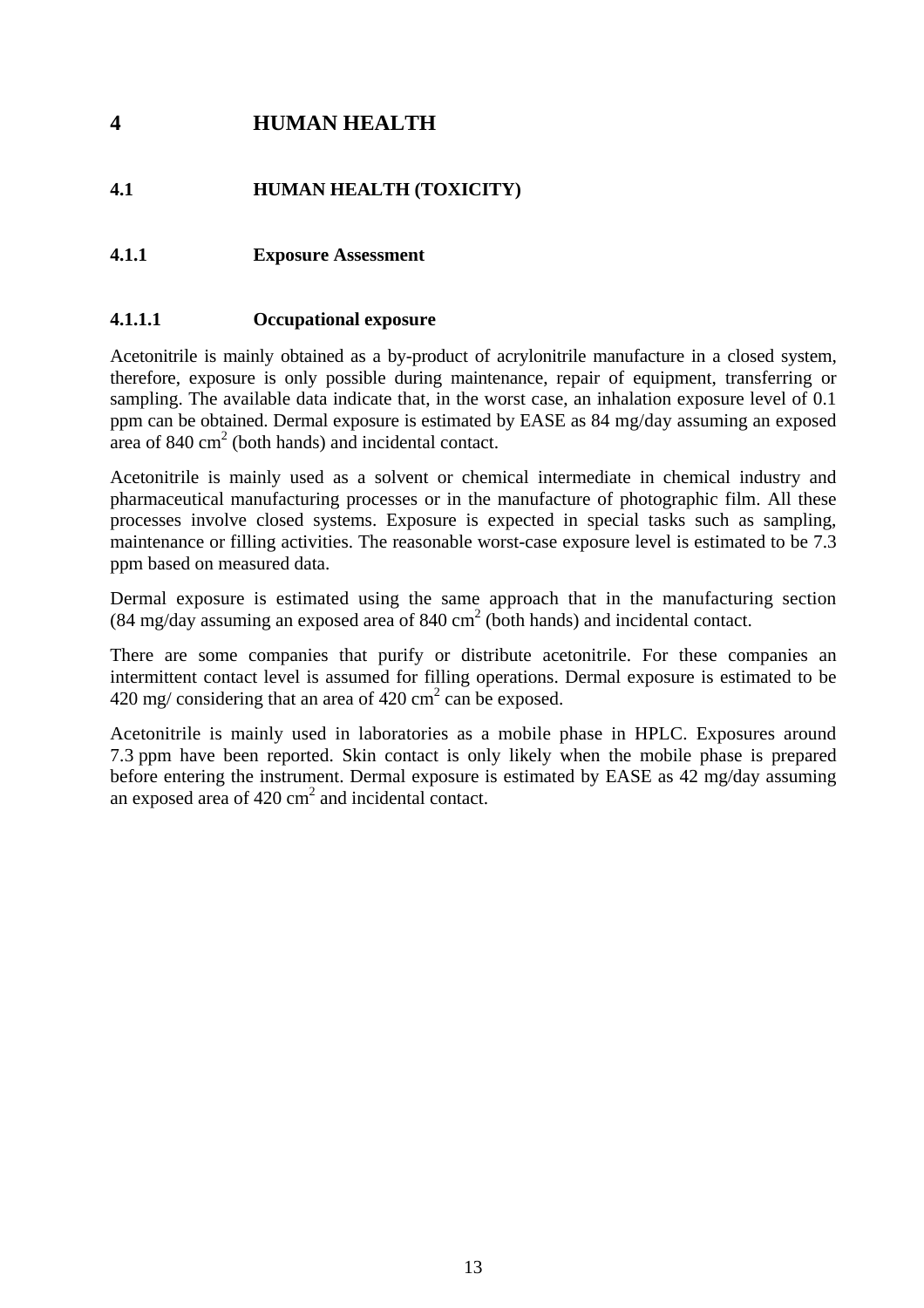| <b>Exposure</b><br>scenario                        | Activity                           | Inhalation exposure                 |                          |                   | Dermal exposure |                         |                          |        |
|----------------------------------------------------|------------------------------------|-------------------------------------|--------------------------|-------------------|-----------------|-------------------------|--------------------------|--------|
|                                                    |                                    | <b>Duration</b><br>and<br>frequency | Reasonable<br>worst case |                   | Method          | Exposure<br>level       | Reasonable<br>worst case | Method |
|                                                    |                                    |                                     | ppm                      | mg/m <sup>3</sup> |                 | mg/cm <sup>2</sup> /day | (mg/day)                 |        |
| Manufacture                                        | Sampling<br>Filling                | Full<br>shift/daily                 | 0.1                      | 0.17              | Measured        | $0 - 0.1$               | 84                       | EASE   |
|                                                    | Cleaning and<br>maintenance        | Up to 25<br>days/year               |                          |                   |                 |                         |                          |        |
| Use as a<br>solvent or<br>chemical<br>intermediate | Sampling<br>Filling/emptying       | Full<br>shift/daily                 | 7.3                      | 12.3              | Measured        | $0.1 - 1$               | 420                      | EASE   |
|                                                    | Cleaning and<br>maintenance        | Up to 25<br>days/year               |                          |                   |                 |                         |                          |        |
| Use in<br><b>laboratories</b><br>(HPLC)            | Preparation of the<br>mobile phase | Full<br>shift/daily                 | 7.3                      | 12.3              | Measured        | $0 - 0.1$               | 42                       | EASE   |

<span id="page-19-0"></span>**Table 4.1** Summary of worst-case exposures to workers

## **4.1.1.2 Consumer exposure**

Current information indicates that there is no use of acetonitrile in any consumer product. Looking at the accidental intoxication cases to acetonitrile it could be concluded that acetonitrile could be present in nail remover. However, acetonitrile is not in the EC Cosmetics Inventory (96/355/EC) and is not approved for use in cosmetics in Europe. Therefore, it is not of concern for consumers.

#### **4.1.1.3 Humans exposed via the environment**

The EUSES model has been used. Model predictions show that the most important human intake routes are via air and drinking water. According to the EUSES estimations, the values for the total human intake of acetonitrile for the local scenario range from 0.00302 mg/kg bw/d to 0.164 mg/kg.bw/d depending on the release/use category. The pharmaceutical industry scenario shows the highest total intake value.

#### **4.1.2 Effects assessment**

Toxicity and toxicodynamic data show that acetonitrile is well absorbed from the lungs, gastrointestinal tract and through the skin. Free and conjugated hydrogen cyanide was detected in all the studied organs. Acetonitrile is metabolised to cyanide via cytochrome P450. Several studies have indicated that cyanide formed *in vivo* is subsequently conjugated with thiosulphate to form thiocyanate, which is eliminated in urine. The cyanide is responsible for the acetonitrile toxicity.

The acute toxicity studies were performed with GLP information. Mouse and Guinea pig seem to be the most sensitive species. In a well-conducted study in mice, the oral  $LD_{50}$  of acetonitrile was 617 mg/kg. In humans, a  $LD_0$  570 mg/kg was estimated in a case of acute acetonitrile intoxication. These data show the substance as harmful after oral administration. A  $LD_{50}$ >2,000 mg/Kg was obtained in a well-conducted acute dermal toxicity study in rabbits. This data do not support classification of acetonitrile via dermal. However, classification as harmful in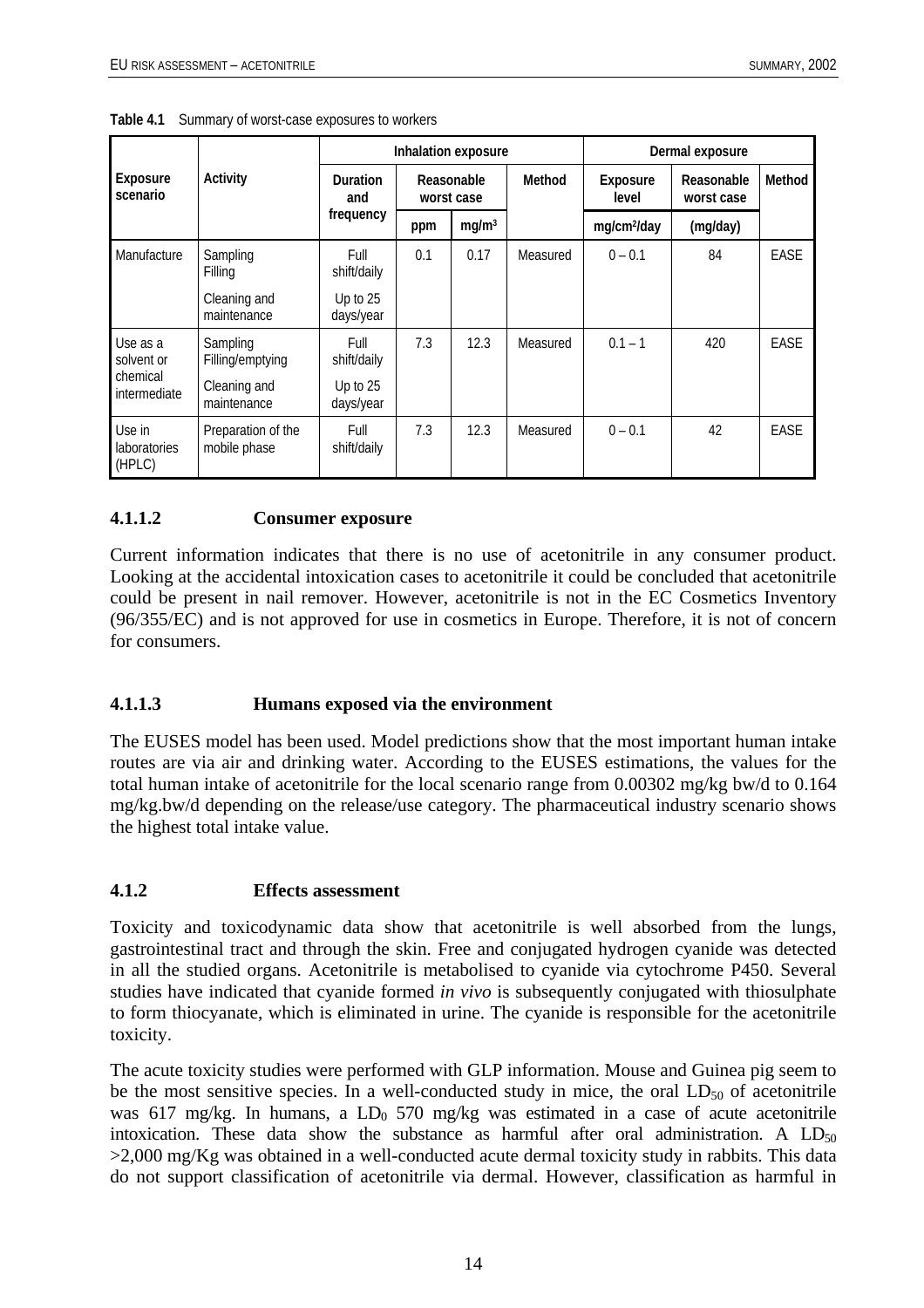contact with skin is proposed based on human data, which reported symptoms and levels of cyanide in blood as result of paediatric accidental exposure to a cosmetic containing acetonitrile. All studies in animals, including a well-conducted study in mice, gave  $LC_{50} > 2mg/l$ . Two deaths after exposure to acetonitrile in the workplace have been reported. Although the level of the exposures were unknown, it was probably very high due to the elevated cyanide concentrations found in the tissues in post-mortem examination of these cases. Therefore, classification as harmful by the inhalation route is appropriated.

Acetonitrile is an eye irritant, but not a skin or respiratory irritant. Classification as sensitising agent is not indicated.

There is no information available on the effects of repeated exposure to acetonitrile in humans. In animals, mice are one of the most sensitive species to inhaled acetonitrile. A subcronic 13-week study carried out by NTP showed a NOAEL of 100 ppm based on forestomach lesions observed and on an increase of liver weight. In a 2-year study carried out later by NTP it was observed that the lesions that appeared in the forestomach in the 13-week study were not related with exposure to the substance. There was no correspondence either with other effects as organ weight. Both studies lacked of chemical biochemistry and haematology. Therefore, a NOAEL from this study cannot be established. Preliminary data from two unrelated not fully reported studies showed a NOAEL of 100 ppm in mice based on haematological data.

In rats a NOAEL of 200 ppm was established based on a two-year study, since the haematological effects were seen at 400 ppm. This NOAEL in rats is in accordance with the NOAEL of 100 ppm obtained in two not fully reported studies in mice, providing mice are a more sensitive specie than rats.

Taken into account all considerations, a NOAEL of 100 ppm in mice is considered as meaningful and is used for risk characterisation.

Acetonitrile is not considered to be mutagenic.

Two inhalation assays carried out with rats and mice indicated that acetonitrile was not carcinogenic. There was an increase in liver adenomas and carcinomas separately and jointly in male rats at the highest test level (400 ppm). However, this was not significant when compared with the dedicated controls or historical control ranges. There were no exposure-related liver lesions in female rats. There were no chemical-related increases in malignant or benign neoplasm in male or female B6C3F1 mice exposed to 50, 100 or 200 ppm. The increase in the incidence of squamous hyperplasia of the forestomach found in male and female mice were related with the prolonged acetonitrile exposure, but the magnitude of the neoplastic findings are insufficient to attribute them to the chemical with any confidence.

In relation to fertility, there is no information available in humans and there are no animal studies specifically investigating such effects. However, no changes in (absolute or relative) weight of the right caudal or right testis and no effect on sperm motility in rats or mice exposed for 13 weeks with 100, 200 and 400 ppm of acetonitrile were observed. Several developmental studies are available in animals, two of them well conducted. A NOAEL for maternal toxicity of 1,200 ppm, and a NOAEL for developmental toxicity of 1,200 and 1,500 ppm were established from two inhalation developmental toxicity studies carried out on rats. In rabbits, a NOAEL of 15 mg/kg bw/d and a NOAEL of 30mg/kg bw/d were established for maternal and developmental toxicity, respectively. In most of the available assays teratogenicity was associated with maternal toxicity. In conclusion, acetonitrile is not a reproductive toxicant.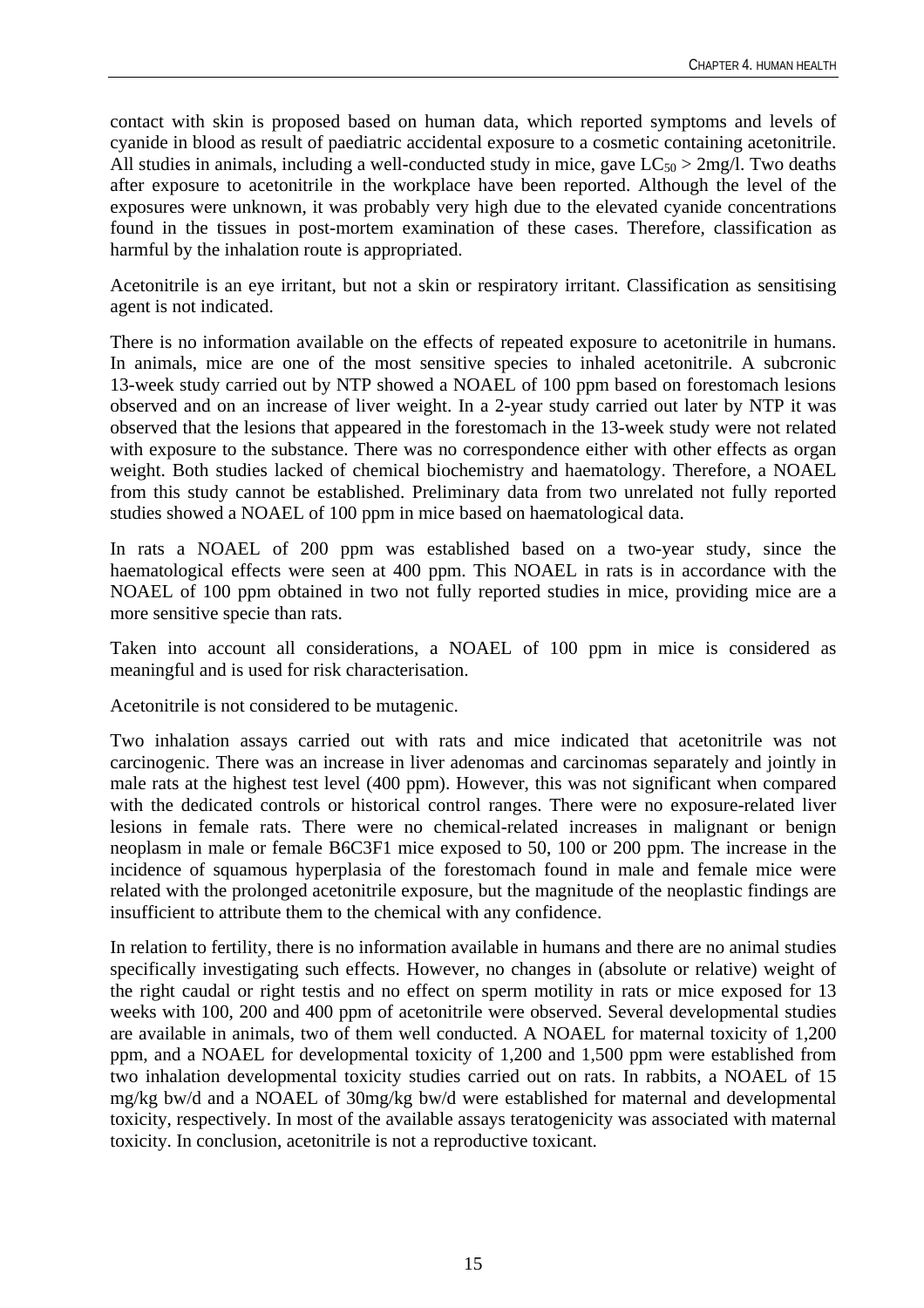# <span id="page-21-0"></span>**4.1.3 Risk characterisation**

# **4.1.3.1 Workers**

Relevant routes for workers exposure to acetonitrile are inhalation and dermal routes. Most relevant effects produced by acetonitrile are eye irritation and those arising from repeatedexposure.

Despite the fact that acetonitrile is an eye irritant, contact to the eyes should be rather uncommon regarding the industrial processes. Therefore, **conclusion (ii)** is reached for all scenarios.

**Conclusion (ii)** There is at present no need for further information and/or testing and for risk reduction measures beyond those, which are being applied already

Regarding repeated dose toxicity, the Margin of Safety (MOS) between the inhalative NOAEL of 100 ppm in mice and the inhalation exposure levels is considered sufficient for all scenarios. The MOS between the extrapolated dermal NOAEL of 54 mg/kg/day and dermal exposure levels is considered sufficient in all but one case regarding companies that purify or distribute acetonitrile for which **conclusion (iii)** is reached. Therefore, in this case, there is also concern regarding combined exposure.

**Conclusion (iii)** There is a need for limiting the risk; risk reduction measures which are already being applied shall be taken into account.

## **4.1.3.2 Consumers**

Since acetonitrile is not present in the consumer products, **conclusion (ii)** is applied

## **4.1.3.3 Humans exposed via the environment**

According to the EUSES estimations, the values for the total human intake of acetonitrile for the local scenario range from 0.00302 mg/kg bw/d to 0.164 mg/kg bw/d depending on the release/use category.

Using a NOAEL of 39 mg/kg/day, derived from the inhalation NOAEL, the calculated MOS are ranging from 238 to 12,900.

These MOS are considered acceptable, indicating no concern for human safety after indirect exposure.

The lowest MOS of 238 will be increased when additional measures will be applied, taking into account that conclusion (iii) has been reached for environment when acetonitrile is use as a solvent in pharmaceutical industry, **conclusion (ii)** is applied.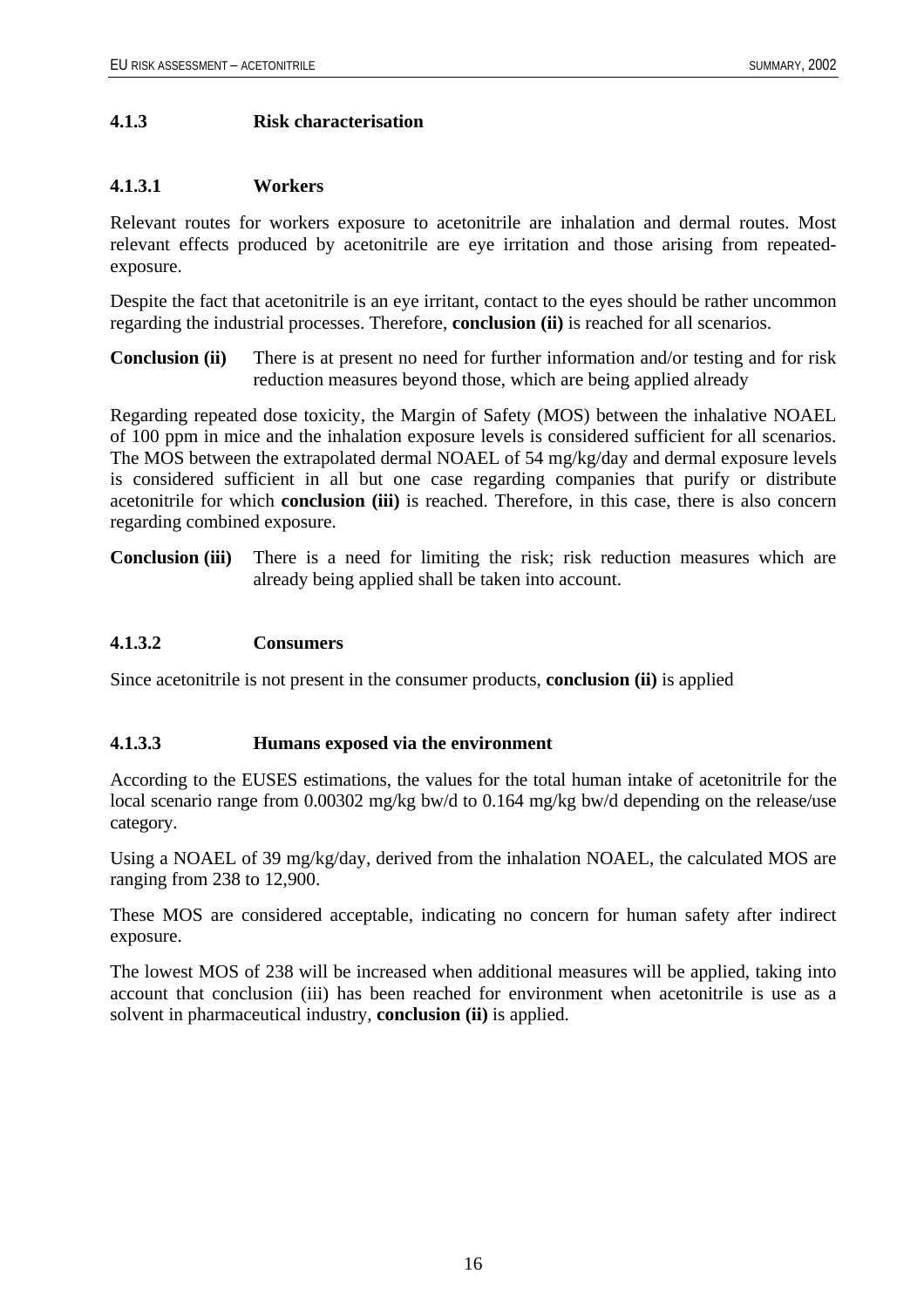# <span id="page-22-0"></span>**4.2 HUMAN HEALTH (PHYSICO-CHEMICAL PROPERTIES)**

Regarding its physico-chemical properties, flammability is a property of concern for acetonitrile since it is a volatile liquid, which is highly flammable. In the industry setting, the flammability risk is not of concern provided adequate safety measures are taken.

Information is provided on the label and in the safety data sheet.

Concerning use by consumers, acetonitrile is not present in the consumer products.

**Conclusion (ii)** There is at present no need for further information and/or testing and no need for risk reduction measures beyond those that are being applied already.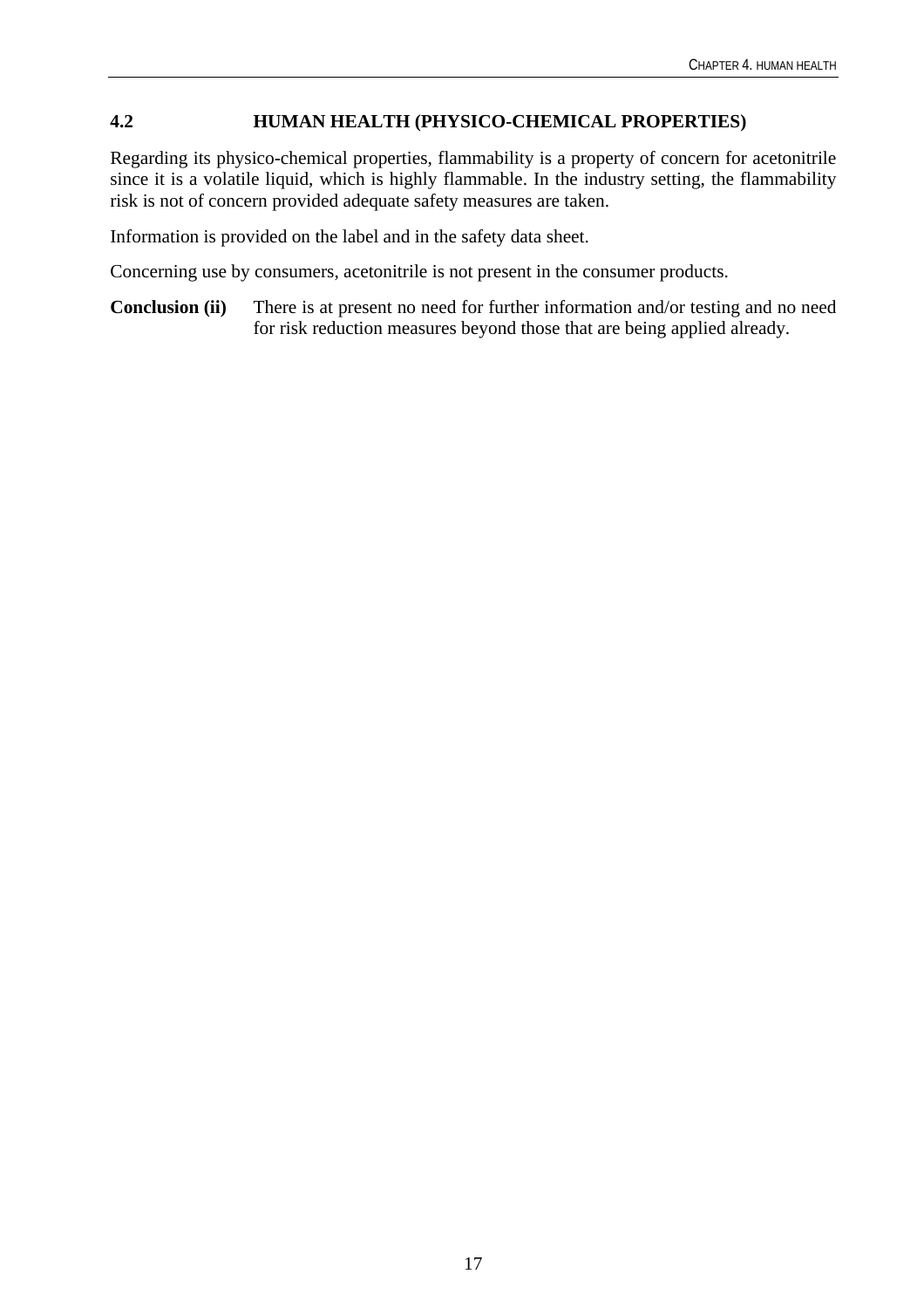# <span id="page-23-0"></span>**5 RESULTS**

# **5.1 ENVIRONMENT**

**Conclusion (ii)** There is at present no need for further information and/or testing and no need for risk reduction measures beyond those which are being applied already.

Conclusion (ii) applies to atmosphere.

**Conclusion (iii)** There is a need for limiting the risks; risk reduction measures which are already being applied shall be taken into account.

Conclusion (iii) applies to the aquatic, terrestrial ecosystems and microorganisms in the sewage treatment plant as a consequence of exposure rising from the use in the pharmaceutical industry.

# **5.2 HUMAN HEALTH**

## **5.2.1 Human health (toxicity)**

*Workers* 

**Conclusion (ii)** There is at present no need for further information and/or testing and no need for risk reduction measures beyond those which are being applied already.

Conclusion (ii) applies to acute toxicity, irritation/corrosivity, sensitisation, mutagenicity, carcinogenicity and reproductive toxicity for all occupational scenarios.

**Conclusion (iii)** There is a need for limiting the risks; risk reduction measures which are already being applied shall be taken into account.

Conclusion (iii) applies to general systemic toxicity as a consequence of dermal exposure arising from use as a solvent and as an intermediate.

## *Consumers*

**Conclusion (ii)** There is at present no need for further information and/or testing and no need for risk reduction measures beyond those which are being applied already.

## *Humans exposed via the environment*

**Conclusion (ii)** There is at present no need for further information and/or testing and no need for risk reduction measures beyond those which are being applied already.

This conclusion applies to workers for end uses scenarios .